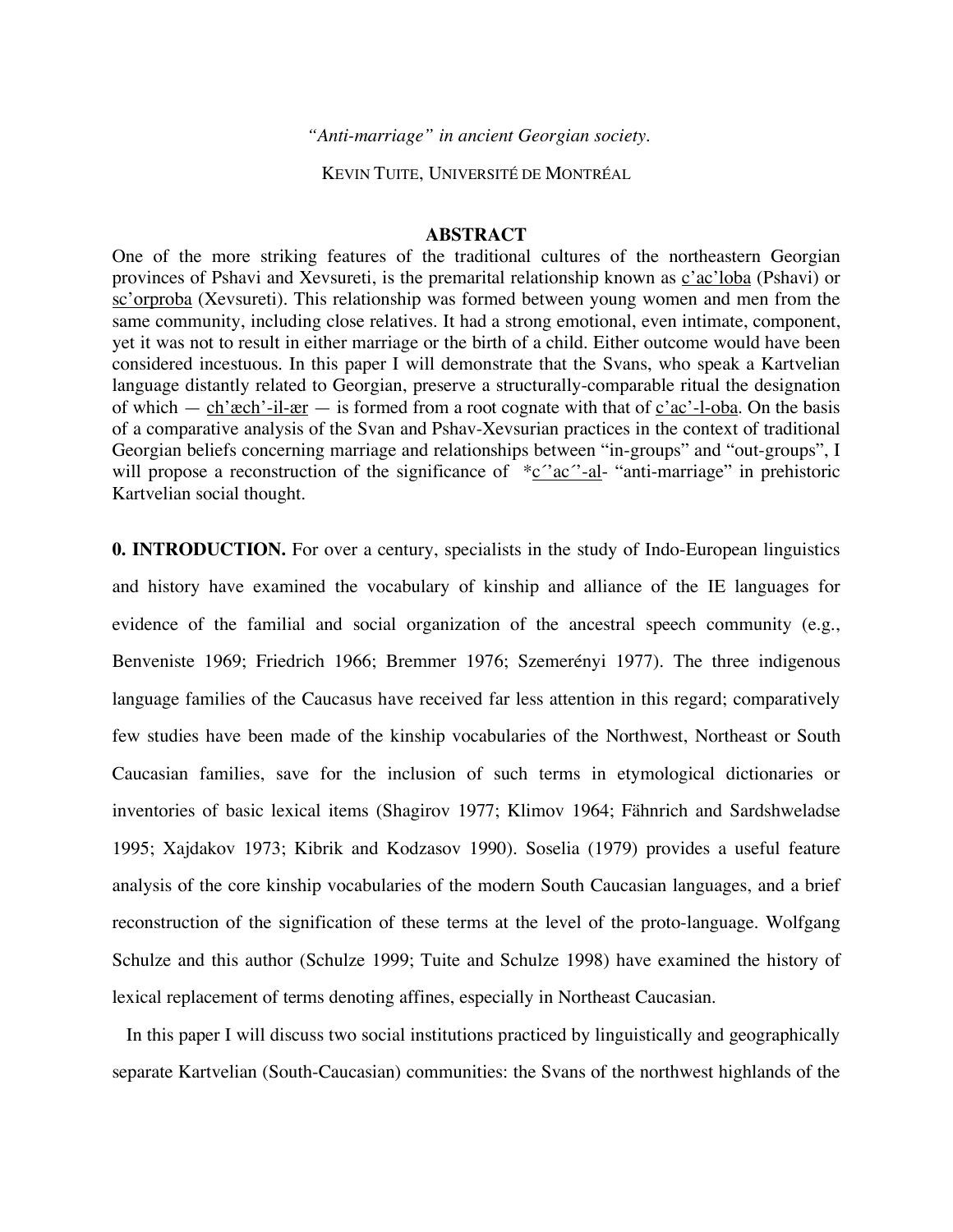Republic of Georgia, and the Georgian-speaking Pshavs and Xevsurs, sometimes grouped together under the ancient designation of Pxovians, of northeast Georgia (see map). Although the relationships formed in the context of Pshav  $c'ac'loba$  and Xevsur  $sc'orproba$  might not be considered kinship by some ethnologists (and the brief pairings formed by Svan č'æč'īlær certainly would not be), I will argue here that they go back to an antecedent relation which structurally contrasted with the institution of marriage in several important respects, and which represented a necessary preliminary to it. Charachidzé (1968: 101) qualified the Pxovian institution of  $\frac{c'ac'loba}{sc'orboda}$  as "anti-marriage", a designation I will extend here to the ancestral relationship as well. Although my principal objective is to contribute to our knowledge of the Proto-Kartvelian lexicon and of the social practices of the associated speech community, the data and conclusion presented here may be of interest to comparativists seeking to understand the semantic matrices framing those particular bonds between individuals in various societies which ethnologists classify under the rubric "marriage".

Before beginning my presentation of the ethnographic data, I will very briefly describe the Kartvelian language family. It comprises four languages — Georgian, Svan, and the closelyrelated Mingrelian and Laz. Of these, only Georgian has a long history of use as a written language (since at least the 5th c. AD). The family tree accepted by most scholars, and the one adopted by the authors of the Kartvelian etymological dictionaries (Klimov 1964; Fähnrich and Sardshweladse 1990), is shown below. According to the consensus view among Kartvelologists, Georgian and Zan form a single branch of the family; the ancestor of Svan is believed to have split off from the proto-language as early as the beginning of the 2nd mill. BCE (Klimov 1964: 34-5; Gamkrelidze and Ivanov 1984:  $880-1$ ).<sup>1</sup>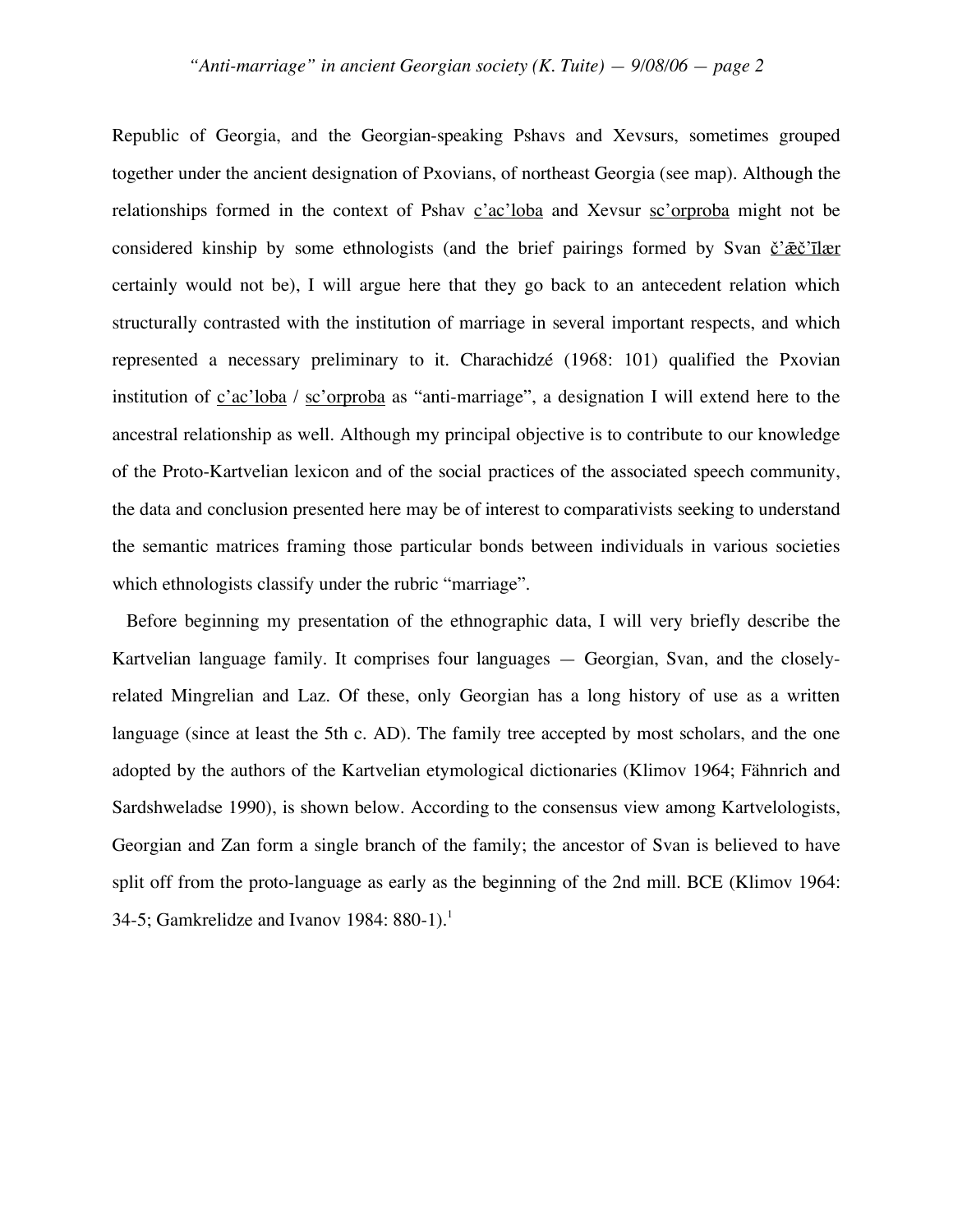

**Figure 1. The Kartvelian (South Caucasian) language family.**

It is highly probable, therefore, that cognate lexemes in Georgian and Svan, which show the effects of sound changes characteristic of the evolution of these two branches of the Kartvelian family, go back to an antecedent form present in the Proto-Kartvelian lexicon. I hope to demonstrate here that the two quite different social practices designated by these cognate lexemes share, in some instances at a fairly abstract level, a significant number of semantic features, sufficient to reconstruct the outlines of the ancient Kartvelian institution of "antimarriage".

**1. NORTHEAST GEORGIAN "ANTI-MARRIAGE".** In the Georgian highland province of Pshavi slightly over a century ago, "an unmarried woman lies with an unmarried man, an outsider  $(ucxo)$  with an outsider, often a relative with a relative. There are many cases as well of a married man and a married woman lying together, and everyone knows about this, there is no need to hide the fact" (Vazha-Pshavela 1889/1994: 157). Thus wrote the poet, and gifted amateur ethnographer, Vazha-Pshavela in 1889. The pre-/extra-marital relationship known to the Georgian mountaineers of Pshavi as c'ac'loba and to their neighbors of Xevsureti as sc'orproba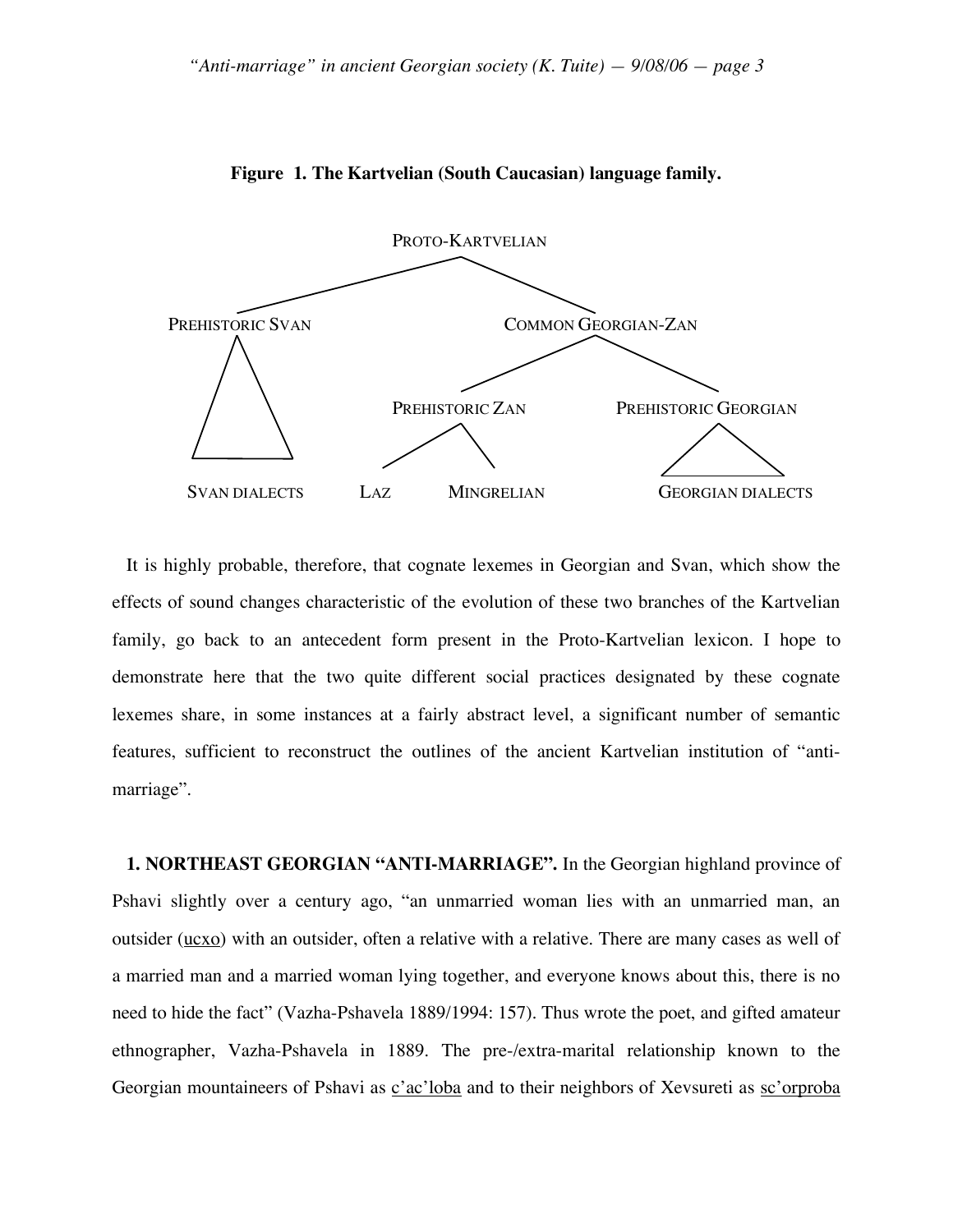is described as a close friendship between a young man and woman, often marked by physical closeness and affection, yet not intended to end in either marriage or childbirth. The partners in this relationship are referred to in the Pshav dialect as c'ac'alni, nazmobi "sworn brother" and nadobi "sworn sister"; some poems refer to the boy as zma-kmara, an expression Charachidzé rendered "frère-époux" (Vazha-Pshavela 1886/1994: 70; Mak'alatia 1985: 127-8; Charachidzé 1968: 96-97). The Xevsurs employ the designations  $sc'$  or  $i$  — literally "peers" or "equals" and zmobili/ dobili "sworn brother/ sister". As far as can be told, the practice was limited to the two northeast Georgian highland provinces just named, and has been extinct for forty years or more. Since it was first described over a century ago, it has been the subject of much speculation, misunderstanding and defensiveness. The Russian ethnographer Kovalevsky (1893) saw in c'ac'loba the survival of an ancient Caucasian matriarchy, whereas Mak'alatia (1985: 132), whose descriptions of Pshav and Xevsur society date from the 1920's and 30's, linked it to an ancient practice of "sacred prostitution" (samyvto rosk'ip'oba), which supposedly once accompanied the cult of Adgilis Deda, the "Place Mother", in the Georgian mountains. The popular Georgian writer Mixeil Javaxishvili included a burlesque depiction of physical intimacy between sc'orperni in his novel "Tetri saq'elo". To this day, urban Georgians frequently have this scene in mind when discussing the backward folkways of their highland cousins, much to the irritation of the latter and their academic defenders (Q'amarauli 1932: 98; K'ik'nadze's foreword to Baliauri 1991). In his 1968 monograph on traditional Pxovian religion, Charachidzé devoted particular attention to the summarizing and analysis of the ethnographic materials then available to him on  $c'ac'loba$  and  $sc'orproba$ . He understood  $-$  correctly, I am convinced  $-$  that an accurate understanding of this practice is crucial to the reconstruction of the religious and social ideology of the Georgian mountaineers of the pre-Soviet period. In this same work Charachidzé compared c'ac'loba to a superficially similar practice from Svaneti in an attempt to demonstrate that the roots of  $c'ac'loba$  go deep into Kartvelian prehistory. I will argue here that the latter assertion of Charachidzé's is correct, but for the wrong reasons. The Svanetian ethnographic dossier does indeed contain descriptions of a religious practice which shares a common origin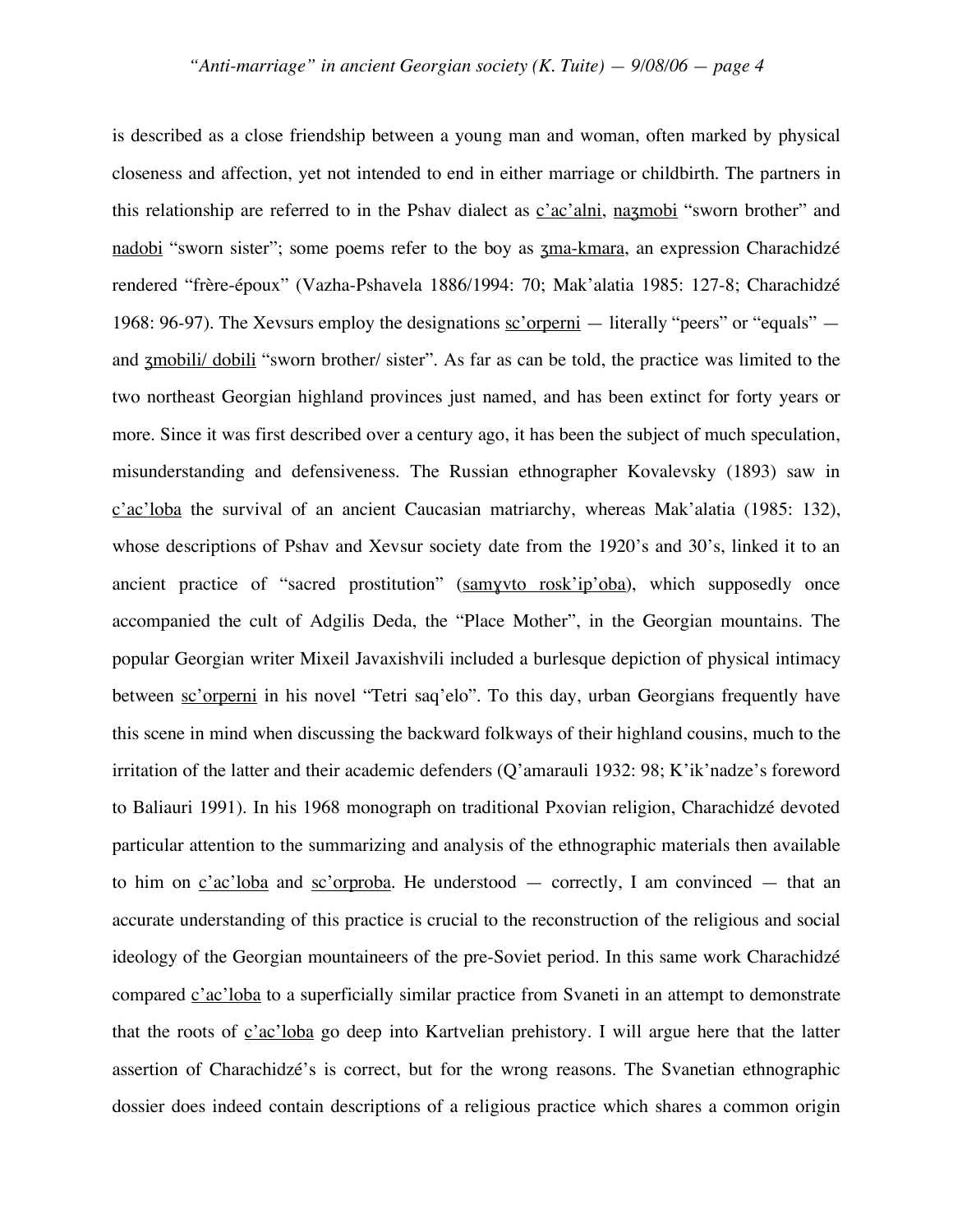with c'ac'loba, but it is not the one Charachidzé had in mind. The Svanetian ritual of lič' $\tilde{z}$ eč'i or  $\check{c}'\check{c}\check{c}'\check{c}'\check{c}''$  although at first glance quite different from Pshav  $\check{c}'\check{c}''\check{c}'\check{c}''$  or its Xevsur counterpart, upon deeper analysis reveals a significant number of shared features. In the following two sections of this paper  $c'ac' loba$  /  $sc'orproba$  and  $\breve{c'}\bar{c}c''$  will be described, and their characteristics analyzed. The paper will conclude with some speculation on the origins and evolutions of these practices.

**1.1. c'ac'loba and sc'orproba in Georgian folk poetry.** Those who have had the occasion to browse through collections of Pxovian (Pshav-Xevsur) folk poetry doubtless have been struck by the sharp contrast between the two genres most prominently represented there. On the one hand are epic ballads of the martial exploits of real or legendary heroes, on the other are short, intense poems of love (requited and unrequited), separation, jealousy and retribution, sung to the accompaniment of the three-stringed pandur. These latter, as Vazha-Pshavela observed, are in large part inspired by the experience of  $c'ac'loba$ . Indeed, I have yet to read a description of c'ac'loba or sc'orproba that does not include at least a few poems such as this:

*šen, čemo dido imedo,* You, my great hope, *uk'vdavebisa c'q'aroo,* Source of immortality, *šentanamc q'opnit gamaʒɣo,* May I be sated at your side, *anamc, tasi mkna okrosi,* Or may I be a golden cup,

*mzev, mopenilo dilita,* Sun, spreading forth in the morning, *mosdixar okros milita*,  $\qquad \qquad$  You flow through a pipe of gold, *šentanamc c'ola-ʒilita.* Lying and sleeping beside you. *šenisamc namglis q'ana mkna*, May I be a field for your sickle, *ro pxaze šageč'rebodi —* That I be mown by its blade *an šeni nandauri mkna,* Or may I become your sworn sister, *guls dardad čageč'rebodi,* To feel pangs in my heart for you,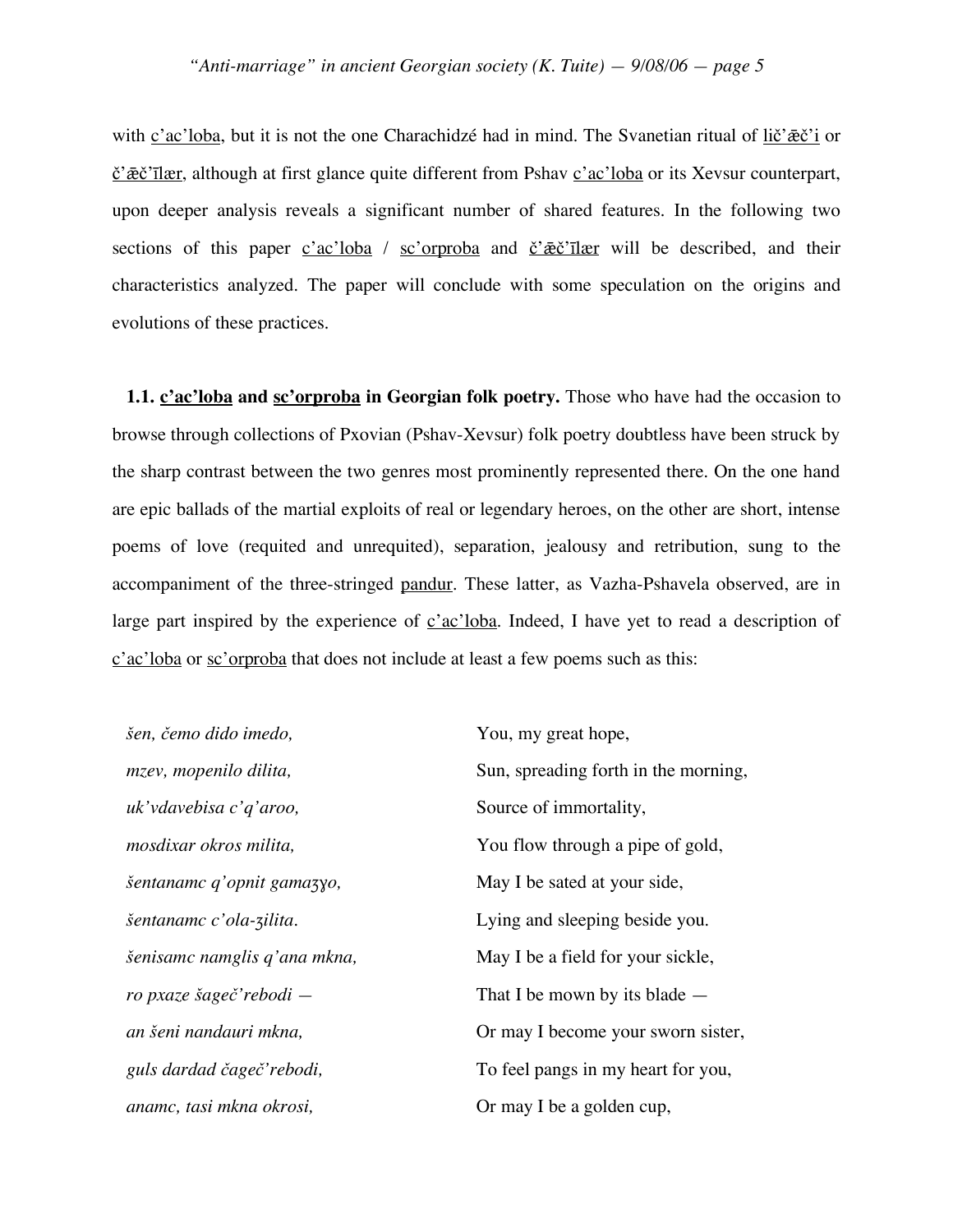## *"Anti-marriage" in ancient Georgian society (K. Tuite) — 9/08/06 — page 6*

| ro yvinit agevsebodi,                  | That I be filled with wine for you, |  |  |
|----------------------------------------|-------------------------------------|--|--|
| daperili mkna c'itlada,                | May I be tinted in red,             |  |  |
| šamsvamdi — šagergebodi,               | Drink me $-$ I will refresh you,    |  |  |
| ana mkna movis p'erangi,               | May I be a silken shirt,            |  |  |
| ro gulze dagadnebodi.                  | That I might melt on your heart.    |  |  |
| (quoted by Vazha-Pshavela 1994: 368-9) |                                     |  |  |

Here is another, somewhat longer poem, which provides a useful description of how two c'ac'alni might have met a century or so ago:

*dɣei sǯobav tu ɣamei? Which is better, day or night? xalxno, me gk'itxav amasa. People, I am asking you. xmeletze manatobeli It brings light to all the land; mc'q'er q'anas et'q'vis salamsa. The quail in the field greets it. va¢asac molodini akv*, The lad as well, full of eagerness,

*ɣame niade k'argia, The night of course is very good dɣei sinatit sʒalavsa. But day will outdo night in brightness. mzei maudis tanaca, When the sun climbs in the sky cxvar-ʒroxa maepineba, The cattle and the sheep spread out, maɣla mtas, dabla č'alasa, Up in the mountain and down in the meadow, maašrobs dilis cvar-namsa, The sun dries up the morning dew, magram ro yame ar iq'os*, But yet, if there would be no night, *isi ɣmertm daiparasa!* May God save us from such a thing! *ra dadges ɣamis c'q'vdiadi,* When the dark of night has come *bevrsa uxaris kalasa.* A woman rejoices in her heart. ʒ*mobiltan c'asvla ɣgulavis,* She longs to see her "brother-spouse," <sup>ʒ</sup>*nela ro daešalasa.* It would be hard to keep her away.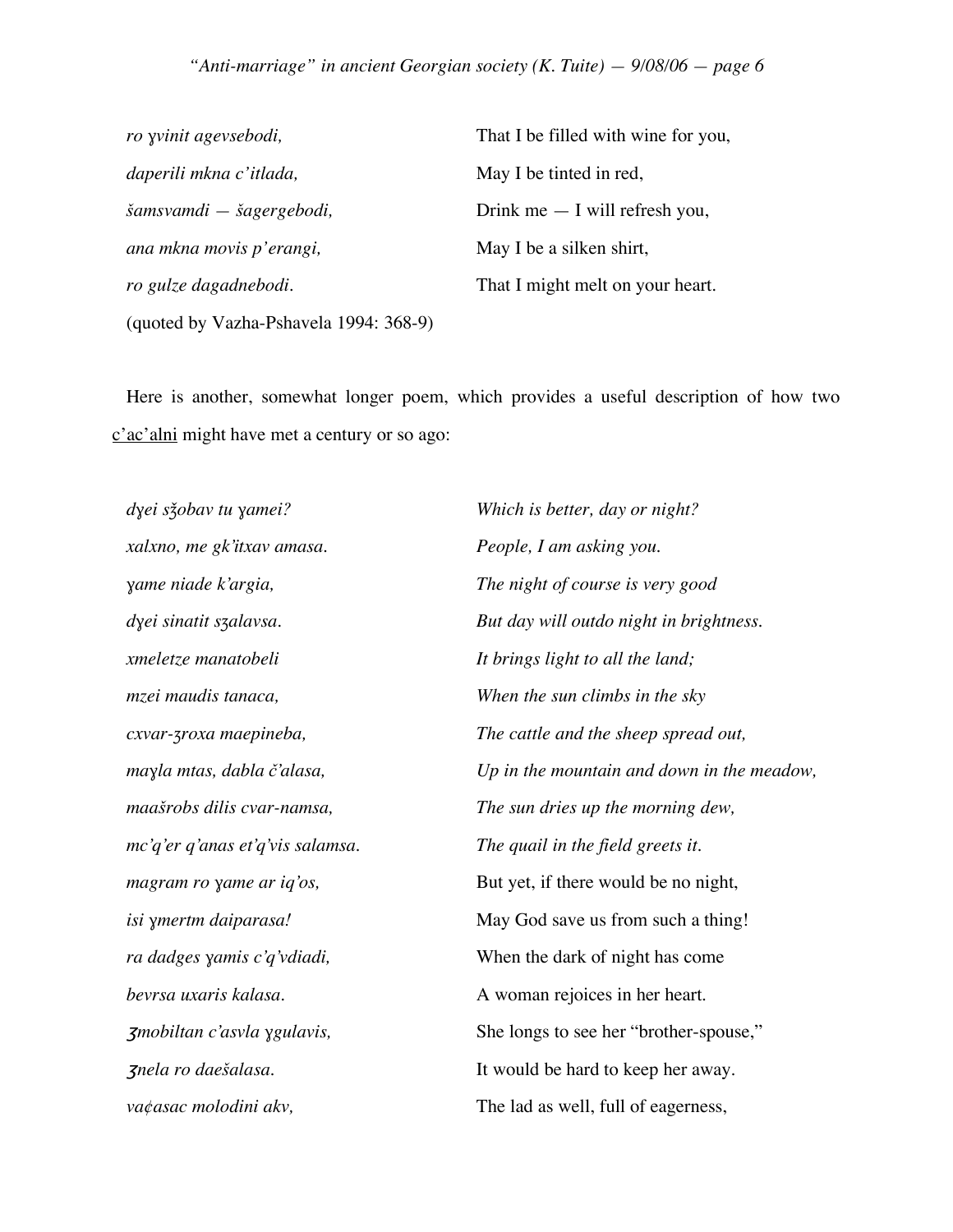*ar ucdis p'uris č'amasa,* Cannot take time to eat his meal. *xalxno, me gk'itxav amasa. People, I am asking you.*

*c'ava, gaigebs loginsa,* He goes and readies the bed for her, *gaibunbulebs čalasa.* Lays the sheets, fluffs up the straw. *gulšia gulis misnada*, **Heart is working its magic on heart**; *tana k'i pikrobs amasa:* At the same time, he is thinking *«k'i ara mamivides, ra,* "Could it be, she will not come, *rom rait daišalasa?»* Or that something has gone awry?" *kal midis c'q'nari biǯita*, The woman approaches, with quiet steps, *ar ačučunebs čalasa,* She draws not a rustle from the straw. *amoit'olebs botlasa,* In her hand she carries a bottle *ǯalaptad manap'aravsa.* Of vodka, taken from her home. *«ra q'inčad damʒinebia!»* The man pretends to be asleep, *moq'me daic'q'ebs zarvasa*. Toying with his sister-spouse. *kal male gamaaɣviʒebs,* The woman quickly rouses him; *arc aleviebs xanasa.* Neither wants to waste much time. *q'ba ro q'bas gameet'olas,* The jaw of one meets the other's jaw, *mk'erdi mk'erds šaaxalasa.* Chest is pushed up against chest. *uc'indel nacnauria*, **His feelings for her have long been known**, *nadobs ayaras malavsa*,  $-$  He no longer hides them from her. *memr daic'q'eben k'ocnasa*, Then they begin to kiss each other, *p'iridan nerc'q'vis p'arvasa.* Sharing slaver from each other's mouth. *dɣe tu ɣam, romeli ǯobnis? Day or night, which is better? t'urpa kveq'ana tvalit čins, Our eyes can see the beauteous land, sik'etit dɣei ʒalavsa, Day thus outdoes night in kindness. mušais samušaveblad, It gives the workers the chance to work, sarčos šin mosat'anada, To bring the food their households need.*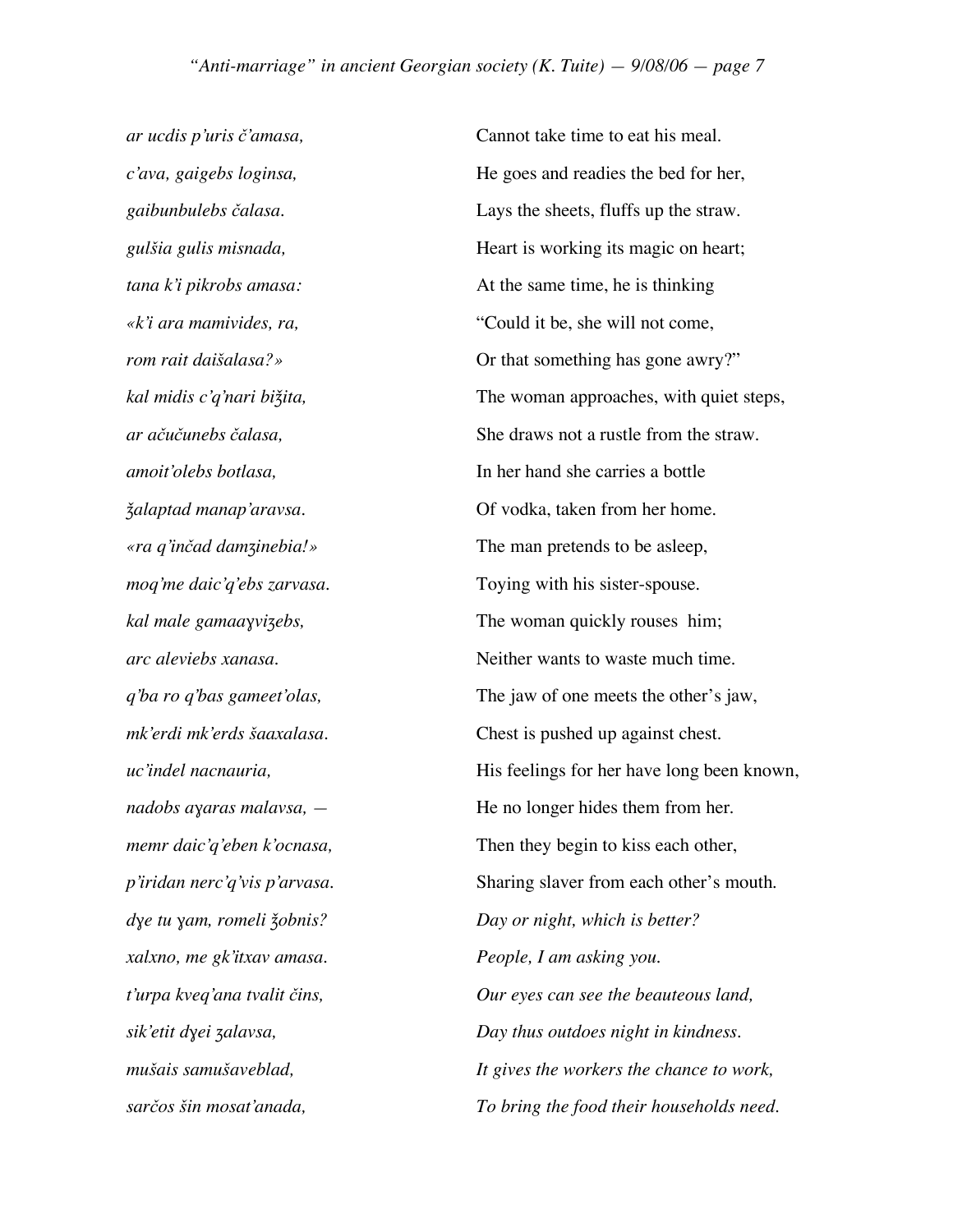| cxvar-zroxa maepinebis,            | The cattle and the sheep spread out,    |  |
|------------------------------------|-----------------------------------------|--|
| balaxs szovs mtasd da barada,      | Grazing on mountain and lowland alike.  |  |
| manatobeli kveq'nisa               | It brings light to all the world,       |  |
| mzei amua tanaca,                  | When the sun ascends the sky            |  |
| gaašrobs dilis cvar-namsa,         | It dries up the morning dew,            |  |
| $mc'q'$ er nanas et'q'vis q'anasa. | The quail in the grass sings a lullaby. |  |
| (Gomiashvili 1975: 144-146).       |                                         |  |

**1.2. A typology of c'ac'loba and sc'orproba.** The descriptions of Pxovian premarital relations given here draw upon Mak'alatia 1985 and Vazha-Pshavela 1964 for c'ac'loba, and Mak'alatia 1935, Q'amarauli 1932, Ochiauri 1980 and Baliauri 1991 for sc'orproba. The last-named monograph, compiled by a native Xevsur in the 1920's and 30's when the practice was still widespread, is an especially valuable resource for understanding how  $c'ac'$  loba and sc'orproba were experienced and perceived a century ago, when the religious system described by Bardavelidze 1957, Charachidzé 1968 and K'ik'nadze 1996 was largely intact. <sup>2</sup> In her description of Xevsur sc'orproba, Baliauri proposed a sort of typology according to the following categories:

(a) Instances of "ORDINARY"  $SC'ORPROBA$  (also known as  $c'ola-dgoma$  "lying-standing") were grouped by Baliauri according to the kin relation between the couple involved. There appear to be two key factors in the determination of genealogical distance in this patrilineal system. The first is the number of generations separating the individuals from their common ancestor. The second factor is the position of what I will call the linking woman, if any. I will assign the distance number "0" to ego's own patrilineage (no linking woman), "1" to MB/MF's lineage (linking woman = ego's mother), and "2" to MZ's and FZ's lineages, which seem to be regarded as equally distant in Xevsur genealogical reckoning (linking woman = ego's parent's sister).<sup>3</sup> It should be pointed out that beyond linking-woman distances of 3 or 4, i.e. cousins linked through a grandparent's or great-grandparent's sister, Georgian kin tracking becomes increasingly vague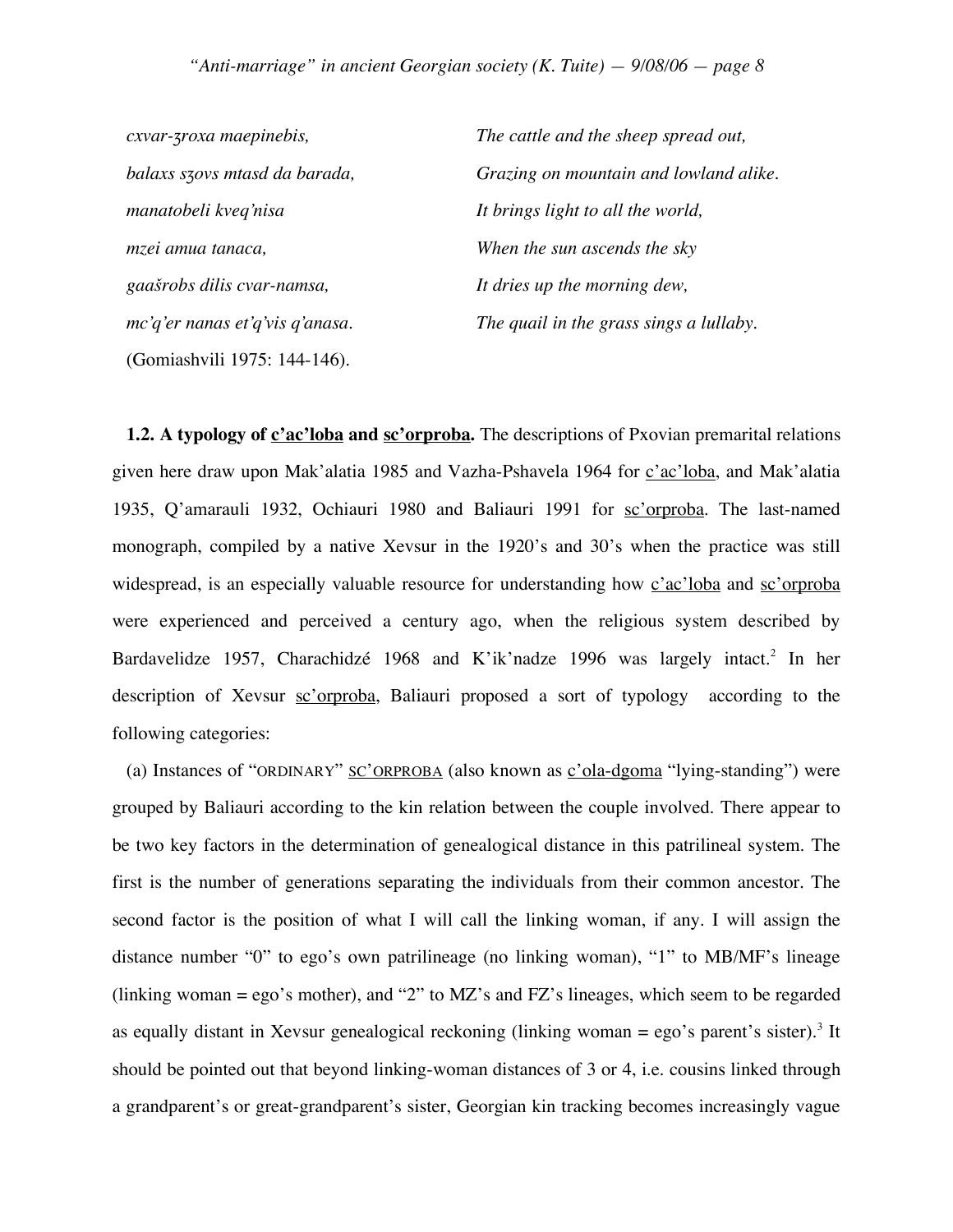and selective, especially where female relatives are concerned (see, e.g., the kin charts in Dragadze 1988: 59; Xaradze 1939).<sup>4</sup> Slightly further out marriage becomes a possibility; indeed, one may have no idea that the individual in question is anything other than an unrelated "outsider" (ucxo).





0. kal-mamisaxloba "woman and father's house" (sc'orproba within village or father's kin-group [gvari], which typically amounts to the same thing, at least in peoples' conceptions).<sup>5</sup> Within the circle of people considered "close" relatives (axlo natesavebi), those one refers to ordinarily as "sister" and "brother", sc'orproba is engaged in spontaneously, with no need for the mediation of a third party nor much attention paid to the position of the legs or hands when lying together. When young people from the same village or gvari gather, they will pair off and sleep side by side on the roof (bani) in summer, or on the upper floor ( $\check{c}$ 'erxo, ordinarily the place where the men sleep) in winter (Baliauri 1991: 70-72). Among members of the same patrilineage, up to 7-8 generations of separation (and often longer), any sexual contact is considered tantamount to incest, and dealt with accordingly.<sup>6</sup> It is undoubtedly the fact that sex with one's "sister" or "brother" would be (or ought to be) unthinkable that underlies the casual nature of sc'orproba within one's mamisaxloba.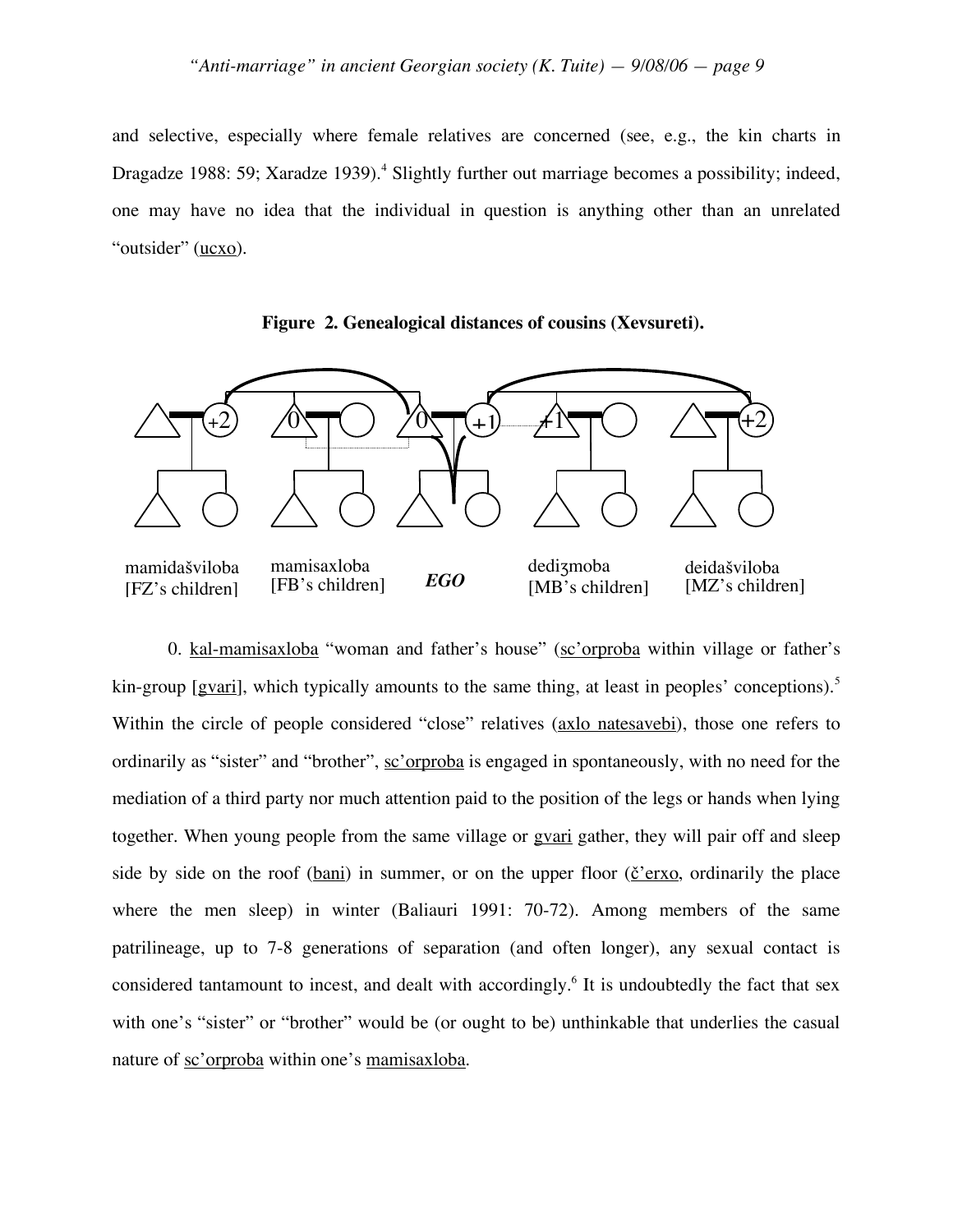1. disc'ul-dedizmoba "sister's child and mother's brother's family" (i.e. sc'orproba with someone of one's mother's patrilineage). These as well are considered "very tight relations" (*ʒalian mt'k'ice natesaoba*), assuming the role of surrogate parents should a child be orphaned, and playing an important function at funerals and in the afterlife (Baliauri 1991: 83; Charachidzé 1968: 60, 93, 262-3). Marriage with someone from one's dediʒmoba is rare and "irregular" (*c'esi ar aris*), but at least a possibility beyond 3-4 generations of separation. In addition to sc'orproba with a member of the household, the host dedizmoba can arrange for a visiting "nephew" or "niece" to spend the night with a local girl or boy (i.e. a co-villager, tantamount to a family member).

2. deida-mamidašviloba "mother's sister's and father's sister's children" (sc'orproba with someone of one's aunt's husband's patrilineage, or in general, "among children of women who came from the same village"<sup>7</sup>). If a boy and girl are linked by closely-related mothers, then they can lie together without formality. Should their mothers be more distant relatives, they engage in sc'orproba with greater "reserve and observance of the rules" (*moridebita da c'esebis dacvit c'vebian ertad*), especially the rules relating to the positioning of the body and contact between the boy and the girl. Conversely, marriage between distant cousins is a distinct possibility, and indeed, not rare, although it is explicitly discouraged between those who had once been sc'orperni. This reflects the more general principle that "it is not acceptable to go from c'oladgoma [= sc'orproba] to marriage" (*ar aris miɣebuli c'ola-dgomit col-kmrobaze gadasvla*) (Baliauri 1991: 96-98). 8

x. size-colisdoba "son-in-law and wife's sister" and zal-kmreuloba "daughter-in-law and husband's family" (sc'orproba with a member of one's fiance (e)'s family or village). Traditionally, northeast Georgian mountaineers were promised in marriage at a very young age, sometimes even while still in the cradle, although marriage and cohabitation did not come until much later, around age 20 (Schyboll 1994). During this long period of engagement, young Xevsurs would from time to time visit the village of their betrothed, and be received by the latter's family. Arrangements would be made, with the mediation of a young woman serving as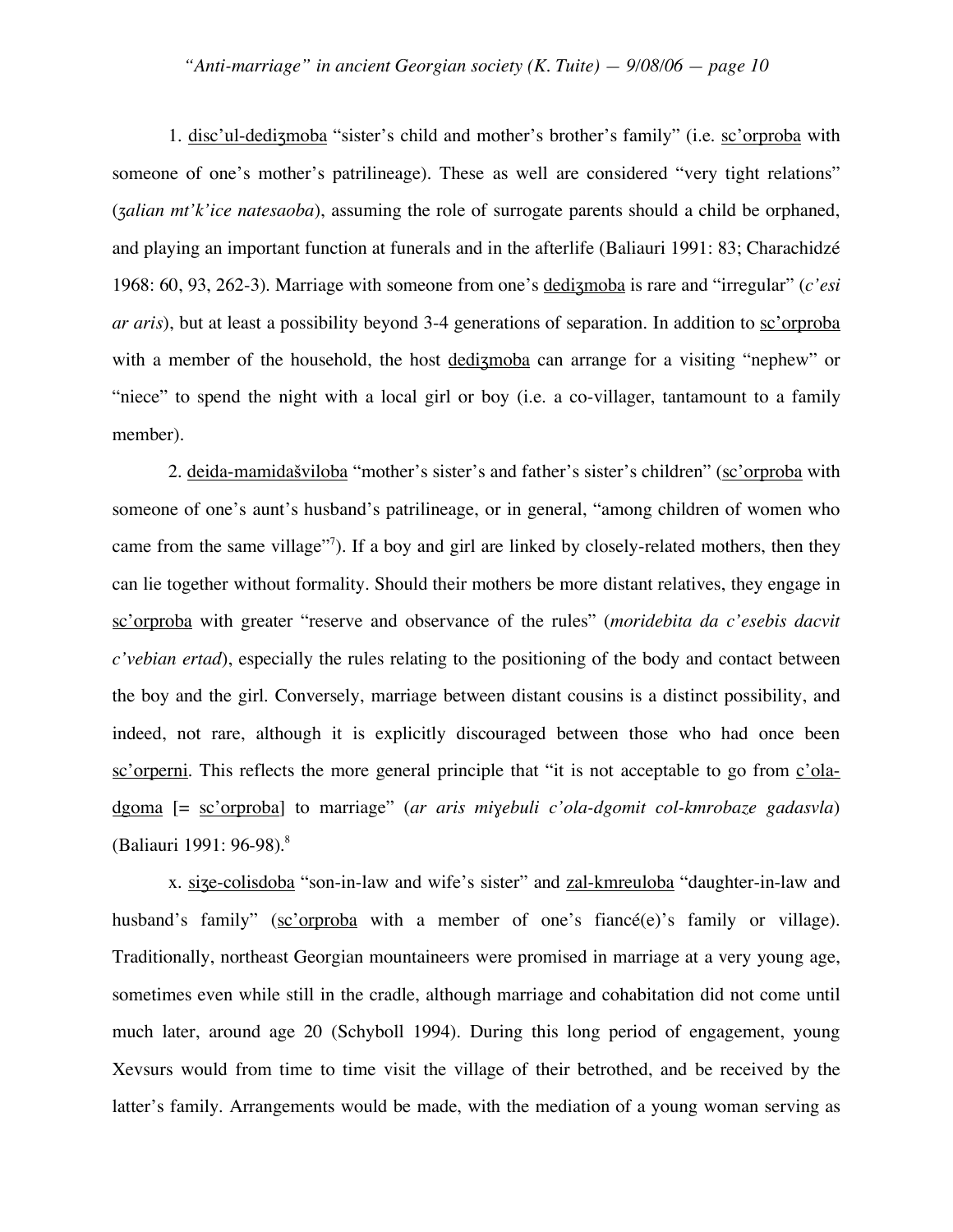"envoy" (elči), for the visitor to spend the night with a local age-mate of the opposite sex, although this latter must under no circumstances be the fiance  $(e)$ . Since the sc'orperi thus chosen is, genealogically speaking, just as eligible a marriage candidate as the actual betrothed, the relationship of sc'orproba is negotiated and experienced with far more caution, reserve and vacillations of emotion than in the situations described above, and it should come as no surprise that on occasion the young couple thus brought together falls in love. Should the betrothed insist on breaking the engagement in order to remain with his or her sc'orperi, the result is, at a minimum, a great deal of trouble and hurt feelings, at worst — and not infrequently— violence, suicide and exile (Baliauri 1991: 107-115).

y. sc'orproba ucxoebtan "sc'orproba with outsiders" ( $\underline{ucco}$  = not related, nor from the same village or shrine community).<sup>9</sup> Whenever a group of people from different households gathers together — hay-mowing, harvesting, wool-carding, weddings and even funerals — there is an opportunity for <u>sc'orproba</u>. Should a boy or girl wish to lie with someone who is not a fairly close relative, an "envoy" is asked to ascertain if the other party is receptive to the idea, and then to escort the boy or girl to the upper floor  $(\underline{\check{c}}'$  erxo), or wherever the two plan to spend the night.

(b) SWORN-BROTHERHOOD (ʒmobiloba). Baliauri distinguishes ordinary sc'orproba, more often than not a night spent chatting accompanied by little more than affectionate cuddling, from ʒmobiloba, a genuine and relatively durable love-bond between two individuals. An individual will typically have only one  $\frac{xm}{1-m}$  — the term, meaning "sworn brother", is also applied to the female partner in Xevsur usage — and the relationship will endure up to, and sometimes after, marriage. Traditionally, the <u>zmobilni</u> married other people, "outsiders" chosen by their families whom they often scarcely knew before the wedding took place. It is the passion and inevitable heartbreak of **zmobiloba** which has given Pshav-Xevsureti some of its finest and most poignant oral literature.

**1.2. c'ac'loba and sc'orproba as "anti-marriage".** The contrast between sc'orproba and marriage should be evident from Baliauri's typology. The relationship of sc'orproba is most unrestrained and spontaneous with those relatives with whom marriage is strictly forbidden (i.e.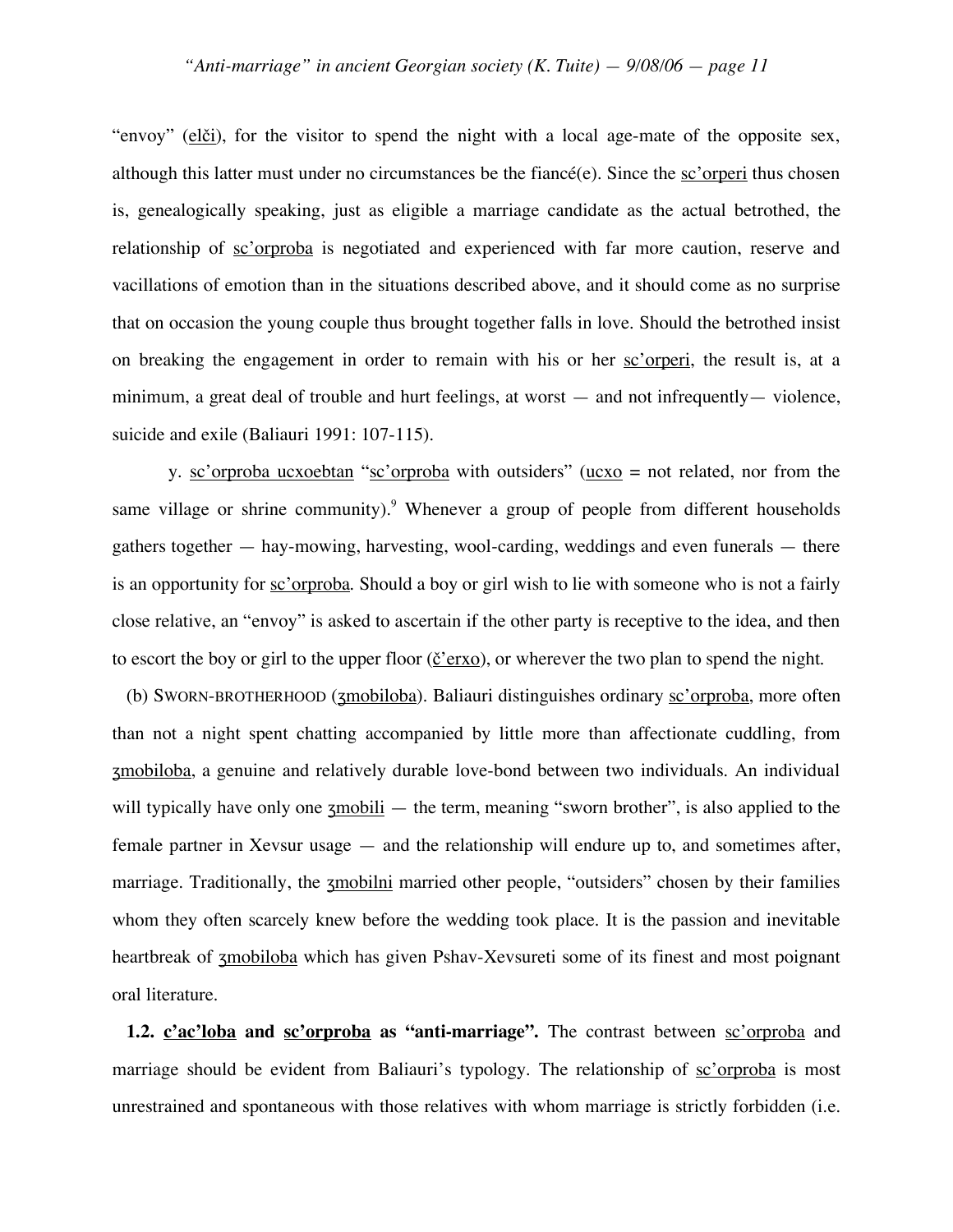from within what might be called the "incest zone"). With more distant relatives, the negotiation of sc'orproba becomes more and more delicate ("envoys" are used, the couple is more attentive to the signals being given out by their body posture and movements), and marriage becomes less and less unthinkable, more and more of a possibility. Charachidzé made the same observation with regard to Pshav c'ac'loba : "Alors que les unions matrimoniales impliquent le respect d'une exogamie absolue, celle des c'ac'al se situe à la limite de l'inceste. Car ceux-ci se choisissent là où précisement le mariage est interdit : au sein du village ou du clan. Le couple  $\frac{c'ac'al}{c'}$  peut unir les plus proches parents par le sang (à l'exclusion des frères et des soeurs proprement dits), appartenant à des maisons voisines" (1968: 101).

| close                                                             | <b>GENEALOGICAL DISTANCE</b> |                                                 | distant ("outsider")                            |
|-------------------------------------------------------------------|------------------------------|-------------------------------------------------|-------------------------------------------------|
| <b>MARRIAGE</b><br>forbidden (incest zone)                        | problematic,<br>disruptive   | difficult                                       | unrestricted                                    |
| <b>SC'ORPROBA</b>                                                 |                              |                                                 |                                                 |
| casual,<br>spontaneous<br>(forbidden between<br>genuine siblings) | slightly<br>restrained       | more restrained,<br>"envoy" usually<br>employed | restrained and<br>cautious, "envoy"<br>required |
|                                                                   |                              |                                                 |                                                 |

**Figure 3. Optimal and problematic genealogical distances for marriage and sc'orproba.**

This and other contrasts between the premarital and marital relations of the Pshavs and Xevsurs led Charachidzé to the important observation that c'ac'loba (and sc'orproba, which he does not discuss in much detail) "équivaut rigoureusement à un «anti-mariage», et celà à la fois sur le plan des rapports individuels et des relations sociales" (ibid: 101). He notes that c'ac'loba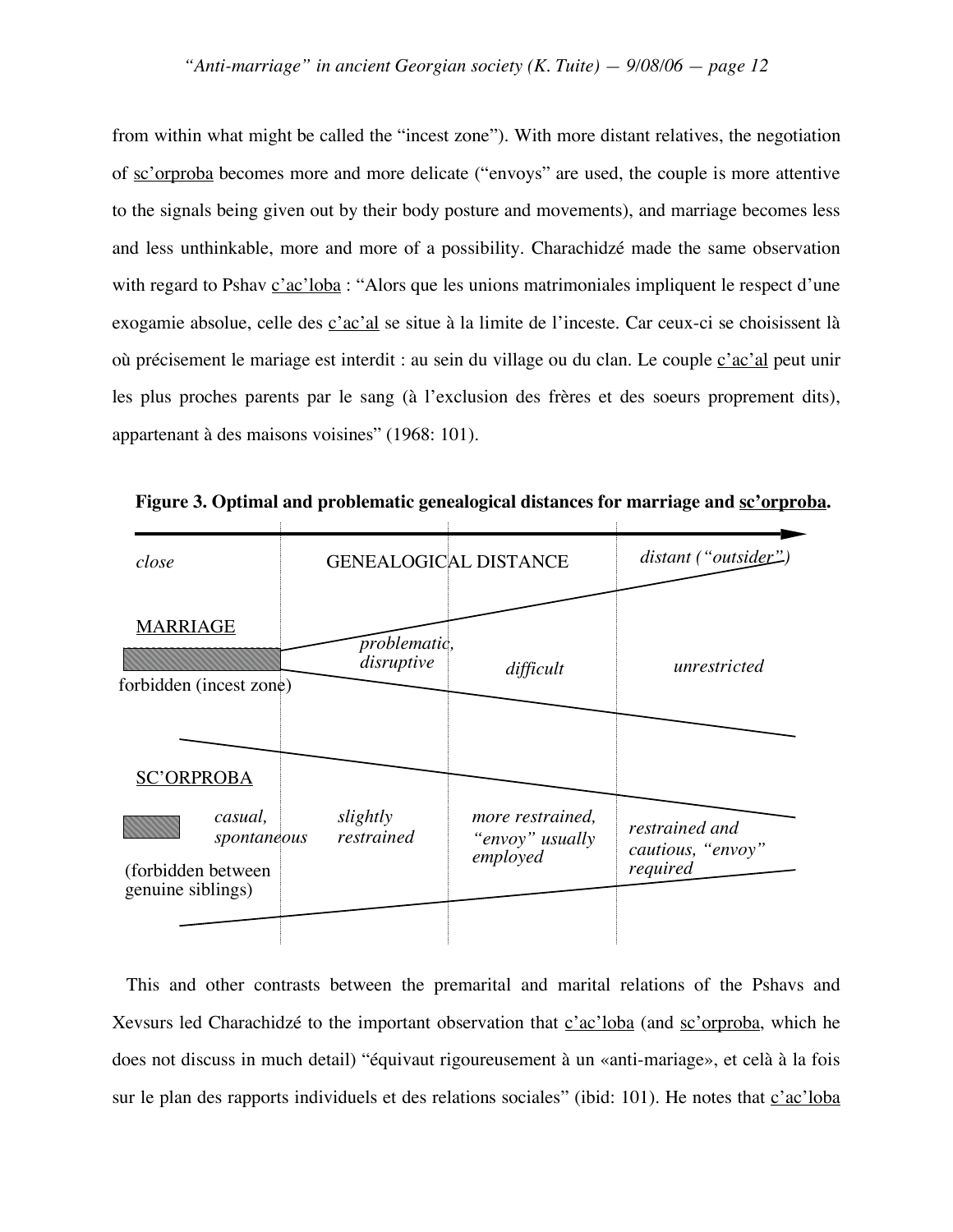and sc'orproba are based on individual choice and equality: either the girl or the boy can take the initiative in choosing a partner, and in breaking off the relationship. Each  $\vec{c}$  ac'al or sc'orperi presents gifts to the other, and gives voice to his or her feelings in poetry and song. The very term used by the Xevsurs to refer to the practice  $-$  sc'or-p(e)r-oba 'peer/equal-ness'  $-$  reflects this aspect of its nature. Marriage, on the contrary, is an asymmetrical institution, contracted between families, often without the consent of the young betrothed (who may in fact be too young to talk when his or her future spouse is chosen!) As elsewhere in the Caucasus, traditional customary law grants certain privileges to the husband that are not enjoyed by his wife, for example in matters of divorce and inheritance (for useful summaries in English, see Luzbetak 1951, Grigolia 1939/1980). In contrast to the love poetry inspired by  $c'ac'$ loba, the rare mentions of husband-wife relations in Georgian poetry tend to be ironic or sarcastic in nature (Tuite 1993, 1994). The relationship of  $c'ac'loba$  or  $sc'orproba$  must not be consummated in the form of either marriage or childbirth; it must remain uteslo "without seed", i.e. without producing offspring. Mountaineers such as Vazha-Pshavela, Q'amarauli and Baliauri go to great lengths to emphasize the self-control required of young couples, to assure that their deep-felt affection and passion remains "pure", untainted by the depravity (garq'vna) of premarital sex. Mak'alatia asserts that, when self-control failed, *coitus interruptus* was resorted to by the Xevsurs (1935: 170) and Pshavs (1985: 129), and Charachidzé (1968: 99) hypothesizes that the rhythm method was also employed to reduce the risk of pregnancy. All ethnographic accounts agree that the birth of a child to c'ac'alni or sc'orperni is a social catastrophe (e.g. Baliauri 1991: 30-31). The child is regarded as the fruit of incest, and the young couple face expulsion from their families, or worse: Vazha-Pshavela (1886/1994: 71), echoed by Mak'alatia (1985: 129), spoke of stoning as the punishment traditionally meted out by the community in such cases. In this respect as well, the trouble begins when, in Charachidzé's words, "le couple «fraternel» … tend à s'assimiler à un couple conjugal" (1968: 101). The primary functions of marriage are the begetting of offspring to assure the perpetuation of the family, and especially of the patriline; and the forging of a bond outside of the kingroup. Premarital relationships are primarily formed within this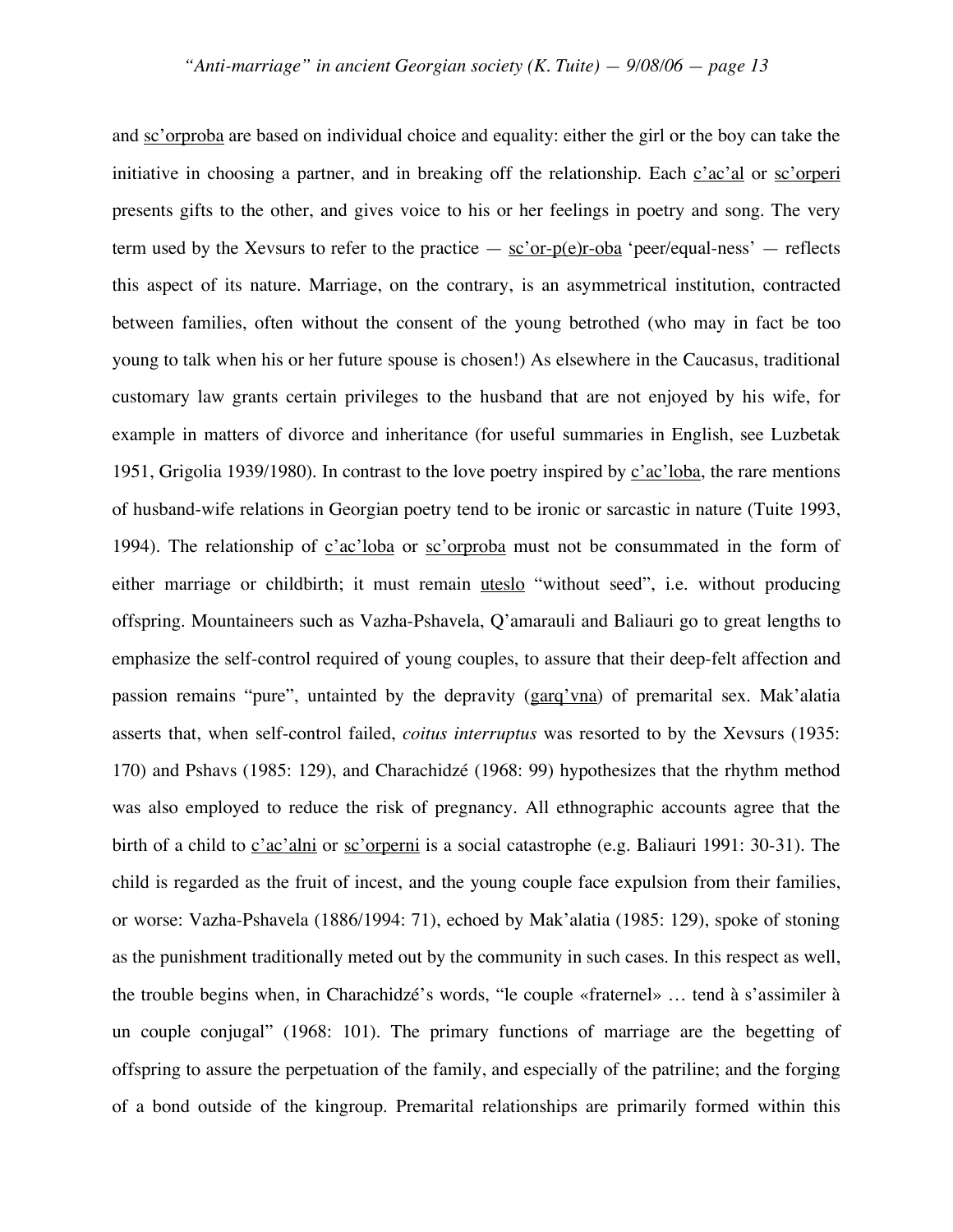exogamic group, and thus must remain uteslo.

There is one other feature of c'ac'loba and sc'orproba which contrasts them to marital relations and indeed almost all other forms of contact between the sexes. Baliauri cites a Xevsur saying which, translated literally, reads "mixing around does not mix a sc'orperi" (sc'orpers mirev*moreva ar yrevs*) (Baliauri 1991: 63). The root -rev-, which in ordinary Georgian usage means "mix" or "mingle", takes on a special connotation in the language of Pxovian theology. It signifies "to be in contact with a source of pollution", of which the most common are a woman's bloodflow (during menstruation or childbirth), and the bodies of the recently deceased (cp. Charachidzé 1968: 378-9; Tuite and Bukhrashvili 1999). As Baliauri explains, a man's mother, sister or wife can pollute him (*miɣrivan*), which can provoke the anger of the shrine (xat'i) if the man in question does not purify himself before approaching it. Contact with his ʒmobili or sc'orperi, by contrast, does not have this effect, since "whoever a girl or boy loves does not pollute them (*ar arevs*), and the shrine will not be angered". Likewise, a Xevsur informant from Bacaligo interviewed by Bardavelidze (1982: 90) specified that whereas "it was forbidden to ['pagan'] shrine assistants and priests to lay with their wives, it was permitted with their sc'orperi." The Pshavs held a similar belief, according to Vazha-Pshavela: "c'ac'loba suits the vassal of Lasharis Jvari" (1886/1994: 71). Reference is made here to the principal shrine of Pshavi and its resident deity, the apotheosized son of Queen Tamar (to whom an equally important shrine, situated in a nearby valley, is dedicated). It was common in earlier times for couples to pair up for c'ac'loba while camping out near the major Pshav shrines (Ochiauri 1991: 81, 149, 197, 218). Festivals such as Atengenoba, which takes place in July and lasts for several days, require at least some of the attendees to spend the night near the shrine, which is typically an hour or more's hike from the nearest village. On these occasions, and despite the proximity of the sanctuary and its touchy, often punitive patron deity,  $c'ac'loba$  was not only tolerated but positively encouraged. Even transgressions of sexual propriety are no cause for fear, as Vazha explains: "Should a Pshav commit depravity (*garq'vniloba čaidinos*) during the festival of Lasharis Jvari, it is not considered a sin, since 'Lasharis Jvari himself loved women'" (loc. cit.;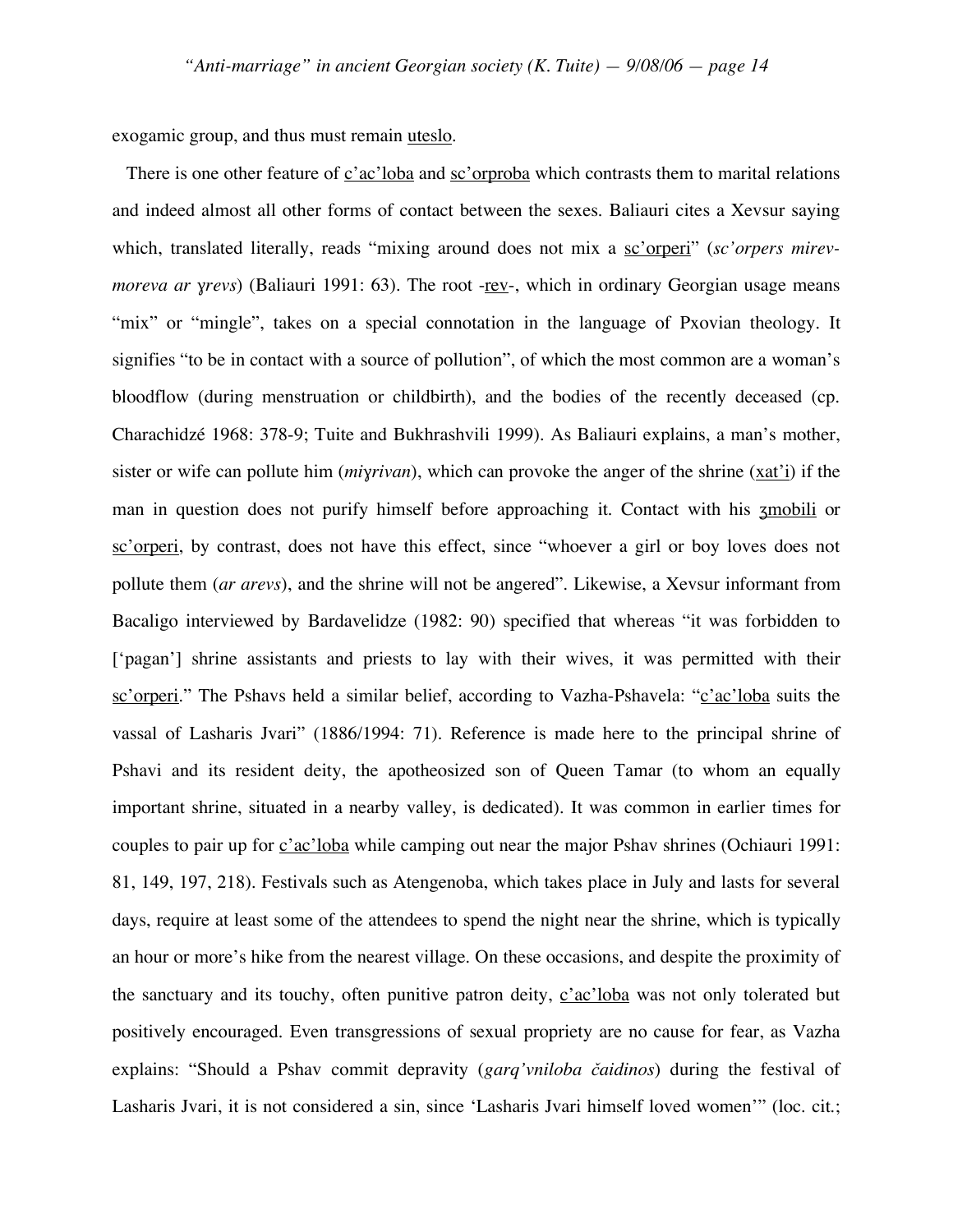### cp. Charachidzé 1968: 651-2).

This last remark touches upon a critical element of Pxovian religious and social thought. The principal Pshav and Xevsur clans individually, as well as each province in its entirety, has a patron deity, always imagined as male in gender.<sup>10</sup> Affiliated with each clanic sanctuary, and situated either nearby or at some distance, are one or more smaller shrines where prayers and offerings are presented to the dobilni "sworn sisters" of the patron deity. (The most celebrated among the dobilni is Samdzimari, worshipped along with her "sworn brother" St. George at Xaxmat'is Jvari in Xevsureti). This same term is commonly applied to female  $\frac{c'ac'alni}{c'}$  and sc'orperni, and as Charachidzé (1968: sections 7 & 8) argues in detail, the "fraternal" couplings of deities and humans are seen as paralleling each other. More importantly, the practice of "antimarriage" in both human and divine societies symbolically balances, in a sense, the paradox of marriage. As conceived by the Georgian mountaineers of a century ago, the institution of marriage was essential for the perpetuation of the community, and in particular of its central chain, the patrilineage. On the other hand, it necessitated the forming of an alliance with potentially-hostile "outsiders", and the installation of a potentially-polluting woman in her husband's household. Faced with paradoxes of this sort at a number of levels — not only marriage, but also the need for establishing and maintaining links of trade and mutual assistance with outsiders, including North Caucasian communities — Pxovian social ideology made available various mechanisms for conjoining the "interior" and the "exterior", or the "pure" and the "impure" (Tuite 1998, 1999; Tuite and Bukhrashvili 1999).<sup>11</sup> So-called "believer-unbeliever sanctuaries" (ržulian-uržulo salocavebi), where nominally-Muslim Chechens and Ingush are invited to pray and offer sacrifices alongside their nominally-Christian Georgian neighbors, are one such mechanism; c'ac'loba and sc'orproba, the "anti-marriage" of a young woman and her "brother-spouse" (zma-kmara), is another.

2. **Svanetian č**<sup>2</sup>*<u>æč***<sup>\*</sup><b>Ilær**. According to what appears to have been the most widespread</u> indigenous account of the origins of sc'orproba, it originated only a few centuries ago, when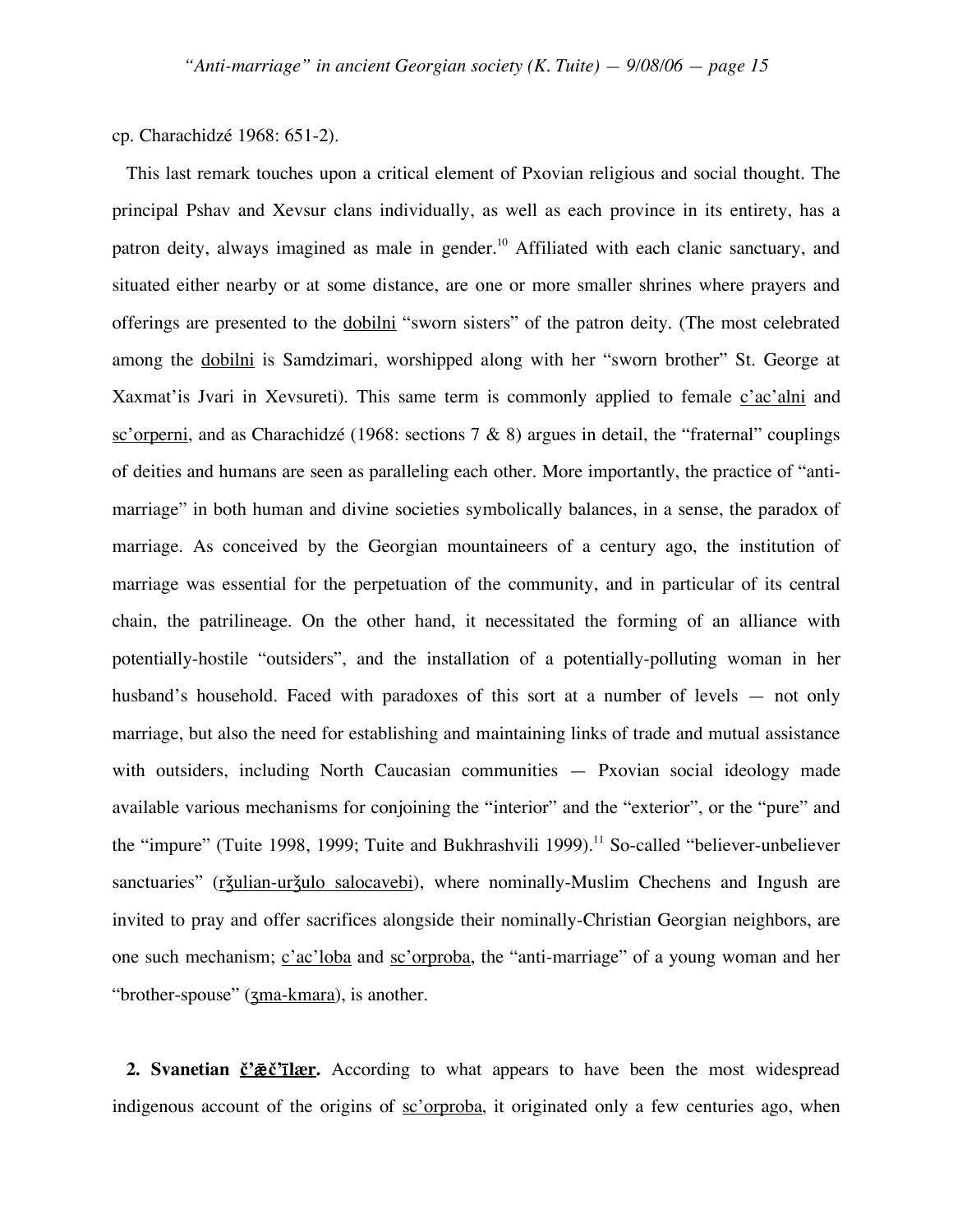female shepherds in the mountain pastures took to sleeping at the side of their male friends for protection from marauding North Caucasians (Schyboll 1994). There are in fact good reasons for believing that the common ancestor of sc'orproba and c'ac'loba is much older than that, and indeed it would appear that an antecedent form of c'ac'loba was known to Early Bronze Age Georgian society, before the separation of the speech community whose descendants now inhabit Upper and Lower Svaneti. Charachidzé stated that the discovery of a Svan correlate to c'ac'loba and sc'orproba could imply that they represent "des survivances d'une institution archaïque, en honneur chez les Géorgiens antérieurement à leur séparation" (1968: 109)). Charachidzé, and before him Xaradze 1939, believed that the Svanetian ritual known as linturæl (literally, "relationship") was the sought-after cognate practice. The best-known first-hand description of lintur $\bar{z}$ **l** comes from the pen of Besarion Nizharadze, an Upper Svan priest contemporary with Vazha-Pshavela, and like him an amateur ethnographer. This bond could be formed between two people of the same sex, but was most commonly pledged between a young woman and man, who are not otherwise related. The young man is invited to the woman's house, and once there, "kneels before her on one knee and says: 'Should I be on your breast or you?', that is, 'Will you be my mother or I your father'? Let us suppose that the woman wishes to be the mother. She opens her shirt, and exposes her right breast. The young man sprinkles salt on it, then approaches and sets his teeth three times on the tip of the breast, saying three times *si di, mi gezal* (You mother, I son). … From this day forward, the woman and man are as blood relatives. They not only spend time together, they often lie together as well" (1889/1962: 210-212). At first glance, lintur $\bar{a}$ l appears to be quite similar to c'ac'loba: a fictive kinship between two unmarried people (at least not married to each other) of opposite sex involving a degree of physical intimacy. As it turns out, *lintur*<sup> $\bar{z}$ </sup>l represents little more than a local elaboration of a ritual of artificial adoption, marked by the simulation of suckling at a woman's, or even a man's, breast, as found in many Caucasian communities, especially in the west. Gabliani (1927: 87-88) describes numerous instances of Svan peasants demanding to be adopted by their local Tsarist administrator, to the point that the latter's "shirt collar was always undone and his chest exposed". In 19th-century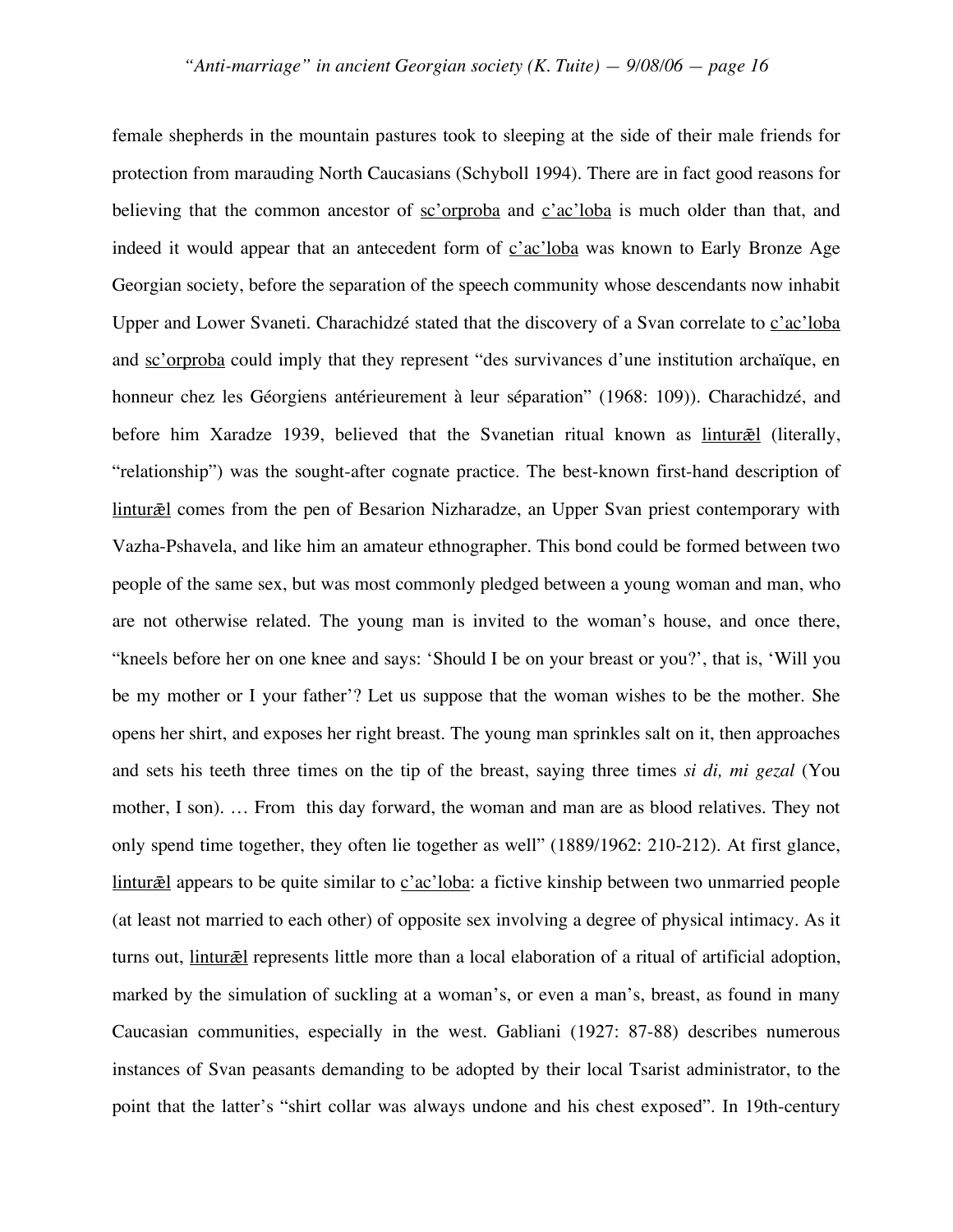Abkhazia, "un adulte peut être reçu dans une autre grand'famille en qualité d'enfant s'il a baisé trois fois le sein de la mère de famille" (Byhan 1936: 150). In some North Caucasian communities, such as the Circassians and the Karachays, ritual adoption through kissing a woman's breast could be enacted to avoid blood-feuds between families (Colarusso 1994; Volkova and Ormrod 1994). Furthermore, *lintur*æl, like its Abkhaz, Circassian and Karachay counterparts, is only performed between unrelated people (unlike *c*'ac'loba and *sc*'orproba), and what is thereby established is a relation of artificial parenthood, rather than siblinghood.

Ironically, in the same book where she compares *c'ac'loba* and *lintur* $\bar{z}$ l, Xaradze describes a second Svan ritual which, I argue here, is both in name and in function cognate with the Pshav and Xevsur institution of anti-marriage (1939: 92-95). The practice is called variously  $\text{lič' } \tilde{\mathfrak{g}} \tilde{\mathfrak{c}}'$  or  $\check{\mathcal{C}}'$  $\check{\mathcal{E}}$  $\check{\mathcal{C}}'$  $\mathsf{flær}$ . According to the descriptions known to me, it is performed at weddings, and during certain feasts celebrated by groups of neighboring households called lask'ær. A lask'ær comprises two or more households from the same section of a village, which unite for purposes of mutual assistance and defense, and to share the costs of hosting festivals (Xaradze 1963). Certain feast days are hosted by one household of the <u>lask'ær</u> one year, for the benefit of the other members of the group; another household of the lask'ær plays host the next year, and so on in rotation. Here is a decription of  $\text{lič'æč'i}$  as performed at the feast of Likwreš (the name of which appears to contain the root kora "household"), celebrated in late January in the Upper Svan village Ushgul:

*Next to the hearth they placed a small round Svanetian table (pičk), upon which they set the cooked meat of a sacrificed animal, finely-cut slices of fresh cheese, and two drinking vessels: one called Barblæ tæs ("The cup of St. Barbara") or nišan ("sign") for the man, and an ordinary cup for the woman. These vessels were filled with best-quality strong vodka. The oldest man of the lask'ær left the common banquet table, called to the oldest woman, and together they stood before the small round table. First the man and then the woman took the cups filled with vodka from the table, they toasted the well-being of the lask'ær, drank the vodka, then kissed each other, danced together, and finally returned to*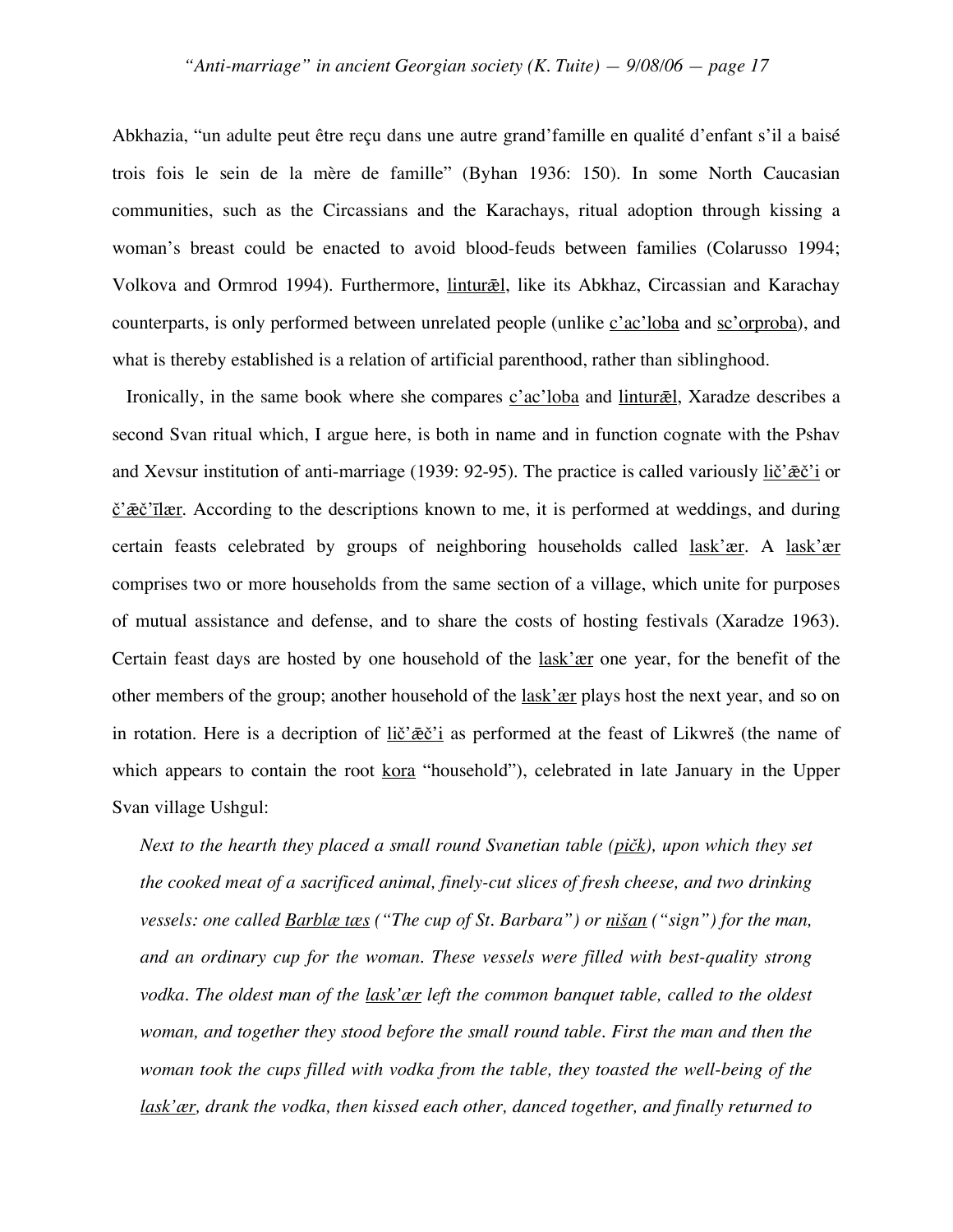*the banquet table. Two-by-two, man and woman, all members of the lask'ær performed the lič'ǣč'i ritual, in decreasing order of age* (Bardavelidze 1941: 30-1).

There is evidence of the ritual being performed at Krisdeš (Christmas) at K'ala and Ushgul, in honor of the female deity Lamaria (St. Mary); and during the late-winter feast of Limp' $\bar{x}$ riel (the Torch-feast, equivalent of Georgian Lamp'roba, falling on the Sunday after Likwreš, in late January) (Bardavelidze 1939: 54-56; 1941: 30-33, 76; 1957: 72-73). 12

Xaradze's description of  $\check{c}' \check{c} \check{c}' \check{c} \check{c}''$  in the context of a Svanetian wedding is only slightly different. It occurs during that phase of the wedding known as  $\text{li}q'$  i.e., which marks the definitive transfer of the bride to her husband's home, and which culminates with the bride's circumambulation of her father-in-law's hearth three times, a ritual which is also part of Pshav wedding ceremonies (Grigolia 1939: 73). The č' $\vec{e}$ c'<sup>7</sup>ilær ritual is performed by the front door of the groom's house:

*During the meal (lencil), they set cushions by the entry doors of the house, before which they set vodka. Two by two the women and men go to the cushions, kneel down, and drink the vodka; the host brings them sliced boiled eggs on a plate and sliced cheese, and he feeds them one after the other. The woman and man drink the vodka with folded hands, after which they kiss each other. This ritual is called č'ǣč'īlær. The oldest people begin the č'ǣč'īlær followed by the younger ones, finally even the children kneel down, girls and boys, but they do not give them vodka to drink. The man chooses which woman to kneel with* (Xaradze 1939: 94).

Granted, the resemblance between these rituals and the premarital relationships of the Pshavs and Xevsurs is not immediately evident, and it is doubtless this fact, as well as the rather undramatic and nonce character of the  $\check{c}' \check{c} \check{c}' \check{c}' \check{c}''$  pairing that led to its being overlooked by Xaradze and Charachidzé. A structural comparison yields several common features, however:

1. The coupling of men and women from the same group (here, the neighboring households composing the lask'ær)

2. The syntagmatic contrast with marriage (in Pshavi, c'ac'loba precedes marriage in the life-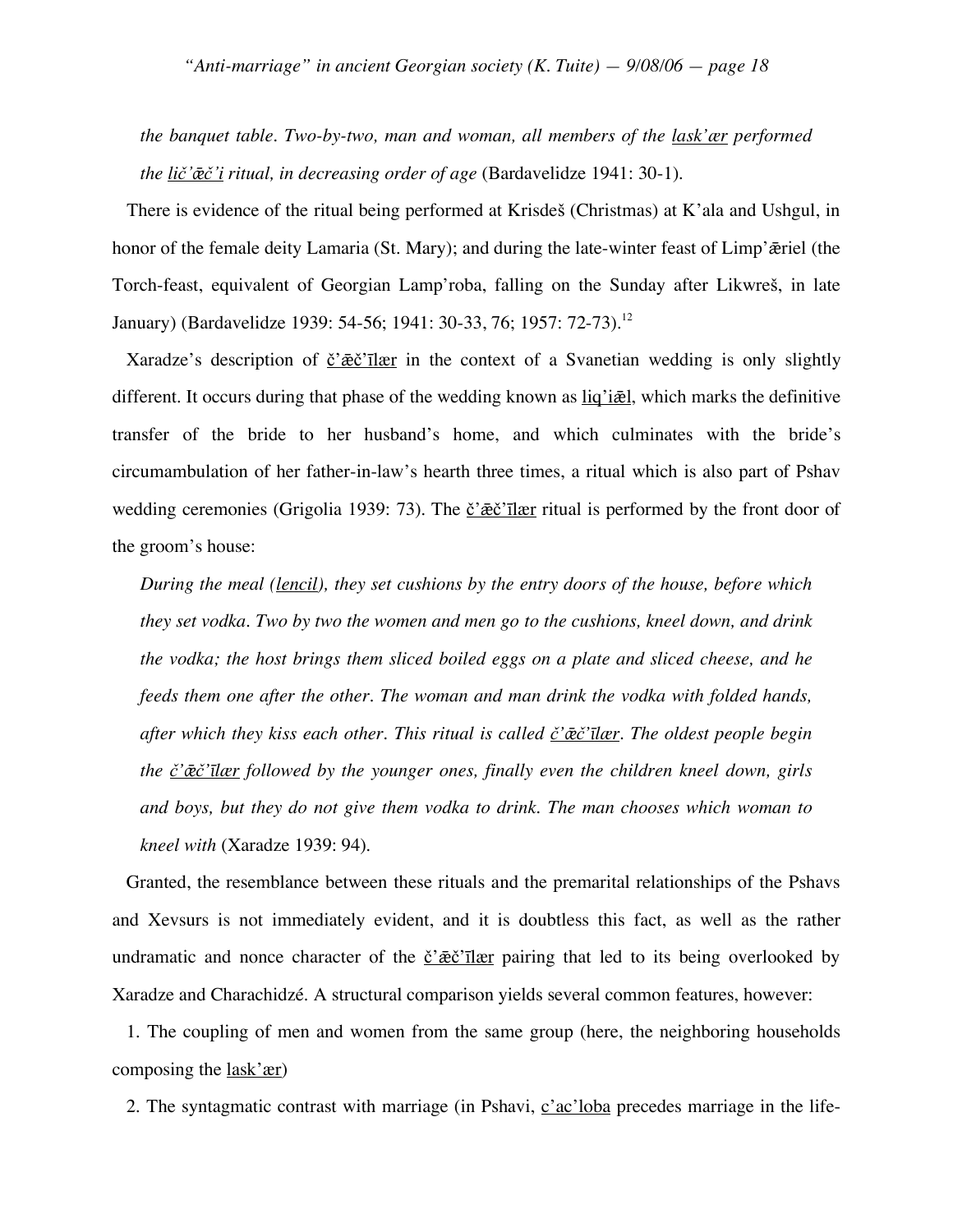course of each individual, in Svaneti, the  $\check{c}' \check{c} \check{c}' \check{c}'$  ritual precedes the final rite symbolizing the transfer of the bride to her husband's household)

3. The use of vodka (a bottle of which is brought by the girl when she meets her  $\frac{c'ac'ali}{c'}$  or sc'orperi; vodka is drunk after the toast during  $\check{c}'\check{c}\check{c}'\check{c}'$  The vodka drunk by Caucasian mountaineers is a home-brewed product, destined primarily for domestic consumption. In Pshav-Xevsureti it thus enters into a contrast with beer, which is brewed by the shrine personnel before the major feast-days for consumption on these occasions (wine, which was traditionally imported from the shrine's vineyards in eastern Georgia, had essentially the same ritual uses as beer). The two contrasted alcoholic beverages are employed to label the two principal stages of the Xevsur wedding. The first stage, known as araq'it korc'ili "vodka wedding" or gzat aqsna "opening of the path", marks the fiancée's first stay at her betrothed's household, for one night only (Baliauri 1991: 124, 184). The wedding proper, also known as ludit korc'ili "beer wedding", celebrates the bride's transfer to the groom's home, in which she is accompanied by a procession of male and female escorts known as maq'rebi. The beer served at the ceremony is garnished with dollops of chilled refined butter ( $erbo$ ), and is called  $saq'e(e)no$ , the same term used by the Pshavs to refer</u> to the wine or beer served in a large dish at the summer festival of Atengenoba (Ochiauri 1980: 118).

4. The relationships are temporary (that of  $\check{c}' \check{\mathcal{R}} \check{c}' \check{\mathcal{R}} \check{\mathcal{C}}' \check{\mathcal{R}}$  lasting only the duration of the ceremony).

5. Just as c'ac'loba and sc'orproba were associated with female deities such as Samdzimari and Tamar (the Pshav goddess, not the 13th-century Georgian queen), the Svanetian lask'ær feasts during which  $\check{c}'\check{c}\check{c}'\check{d}$  is performed feature the invocation of the divinities Lamaria and Barbol, who in all likelihood stem from the same pre-Christian goddess. The table holding the cups of vodka and morsels of food is placed before the hearth, the site where on other occasions the women of the household pray to Lamaria. Charachidzé (1987: 100-105) sees in Lamaria a Vestalike hearth goddess borrowed from an Indo-European-speaking source, almost certainly the Alanic ancestors of the Ossetes. In my view, Lamaria is a composite character: if some of her traits are indeed Vestal, in other important respects she resembles her distant Xevsur cousin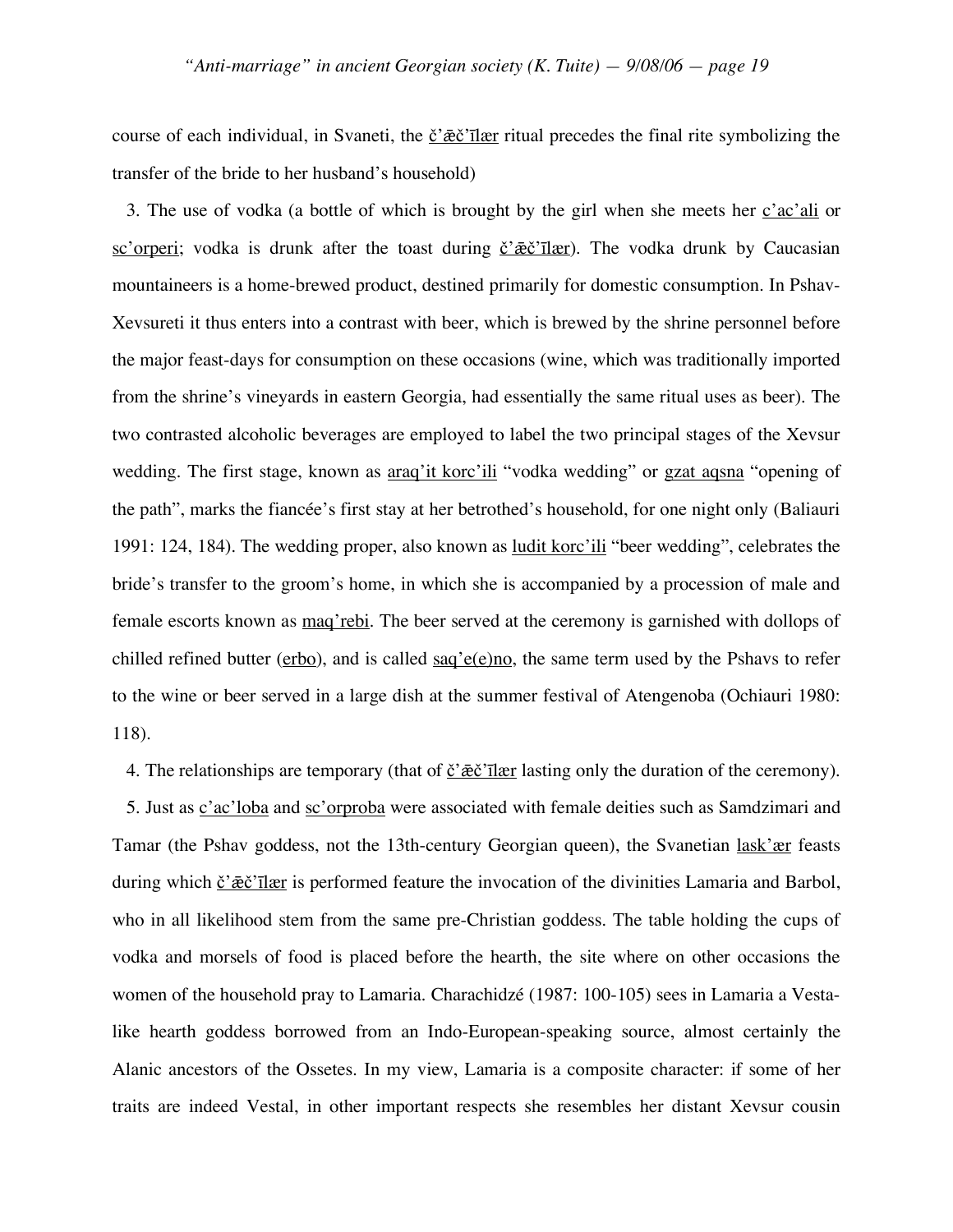Samdzimari, for whom the hearth is one end-pont of a mythic trajectory which takes her from the remote exterior to the domestic interior and back again (Tuite 1998, 1999). The marital relationship, by contrast, begins with the circumambulation of the hearth-chain by the bride; in some communities she does this twice, once in her father's home to take leave of her patrilineage of origin, and then in her groom's home, to symbolize her integration into the latter's household. The hearth-chain, unlike the hearth, has strong symbolic associations with the integrity and continuity of patrilineage (Charachidzé 1986: 125-130; 198), and its patron deity (where there is one) is of male gender, e.g. the Ossetic god Safa.<sup>13</sup>

The postulation of a common antecedent for  $c'ac'loba$  and  $\breve{c}'\overline{a}\breve{c}''\overline{c}$  is rather more straightforward at the phonological level than at the semantic. Georgian  $c'ac'-al$  and Svan  $\check{\mathcal{C}}'$  $\check{\mathcal{E}}'$ <sup>-</sup>-īl- would go back to a Proto-Kartvelian root  $*\check{\mathcal{C}}'$  ać'- or perhaps  $*\check{\mathcal{C}}'$  $\check{\mathcal{C}}'$ -, if one reconstructs a phonological distinction of vowel length in Proto-Kartvelian, as Gamq'relidze and Mach'avariani (1965) have done.<sup>14</sup> The regular correspondance of the Georgian series /s, c, c'/ to Svan and Zan /š, č, č'/ has been explained by the postulation of a third Proto-Kartvelian sibilant series, variously written  $/*s<sup>1</sup>, *c<sup>1</sup>, *c<sup>1</sup>$  or  $/*s$ ,  $*c$ ,  $*c$ '/ (Gamq'relidze and Mach'avariani 1965).<sup>15</sup> In Georgian the daughter form of  $*\underline{c}' \underline{ac}'$ - has undergone addition of the suffix - $\underline{al}$  (which appears in a number of nouns derived from verb or nominal stems), and the abstract-noun formant -ob-a to give  $\frac{c'ac'al}{c'}$ ,  $\frac{c'ac'loba}{c'}$ . Svan  $\frac{c'}{c'}$  appears to be the plural of a derived noun, possibly a diminutive,<sup>16</sup> whereas <u>li-č' $\bar{c}$ č'-i</u> is a deverbal noun known as a masdar, somewhat like an infinitive (cp. <u>li-šxb-i</u> 'to sew') (Topuria 1967: 211, 230).

**3. CONCLUSION: THE EVOLUTION OF KARTVELIAN ANTI-MARRIAGE.** The comparison of c'ac'loba with a Svanetian ritual sharing several features, and bearing an etymologically-related name, supports Charachidzé's hypothesis that a type of "anti-marriage" was known to the prehistoric Georgians. An examination of the features shared by c'ac'loba and č' $\vec{e}$ c'ilær, set in opposition to the principal characteristics of marriage as experienced by the mountaineers of the Central Caucasus a century ago, is a first step toward reconstructing the semantics of ancient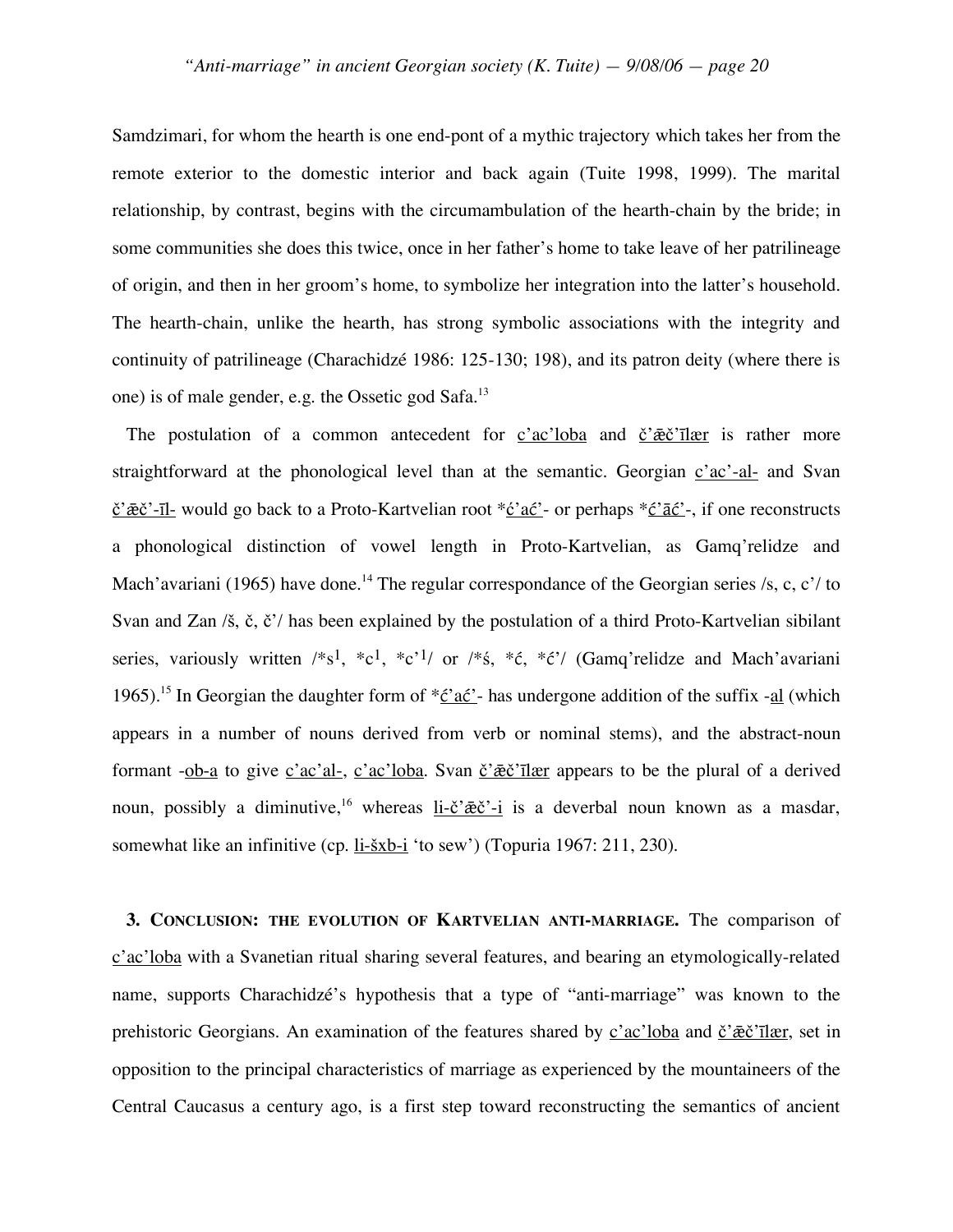Kartvelian "anti-marriage".

| <b>MARRIAGE</b>                              | $C'AC'LOBA/LICH'ECH'I < *C'ac'$ -         |  |
|----------------------------------------------|-------------------------------------------|--|
| perpetuation of the patrilineage             | infertile, "without seed"                 |  |
| male deity, hearth chain (symbol of lineage) | female deity (Lamaria, Barbol; Samdzimari |  |
|                                              | and dobilni), hearth                      |  |
| durable                                      | temporary                                 |  |
| asymmetric                                   | egalitarian                               |  |
| creates new alliance                         | reinforcement of bonds within the group   |  |
| partner from outside of the group            | partner from within the group             |  |
| risk of "pollution"                          | not polluting                             |  |
| taboos, restrictions; silence                | tender, informal; song and poetry         |  |
| beer                                         | vodka                                     |  |

## **Table 3. Pxovian and Svan marriage and "anti-marriage"**

This is of course a skeletal description; we may never know much about the flesh that covered it. Is the short-lived bond established by the Svan ritual closer in nature to its distant antecedent, or the emotionally-rich and often tragic premarital relationship celebrated in Pxovian poetry? Did early Svan religion once have paired male and female deities whose relationship paralleled that of human anti-marriage? There is some evidence that Lamaria-Barbol might hark back to a dobili goddess like the Xevsur Samdzimari (Tuite 1996), but much work remains to be done. Future research might also reveal useful parallels or contrasts between Kartvelian anti-marriage and real or imagined (quasi)-incestuous relations in other cultures, which contrast with exogamous marriage in a symbolic field responding to what is felt to be the paradoxal dependency of the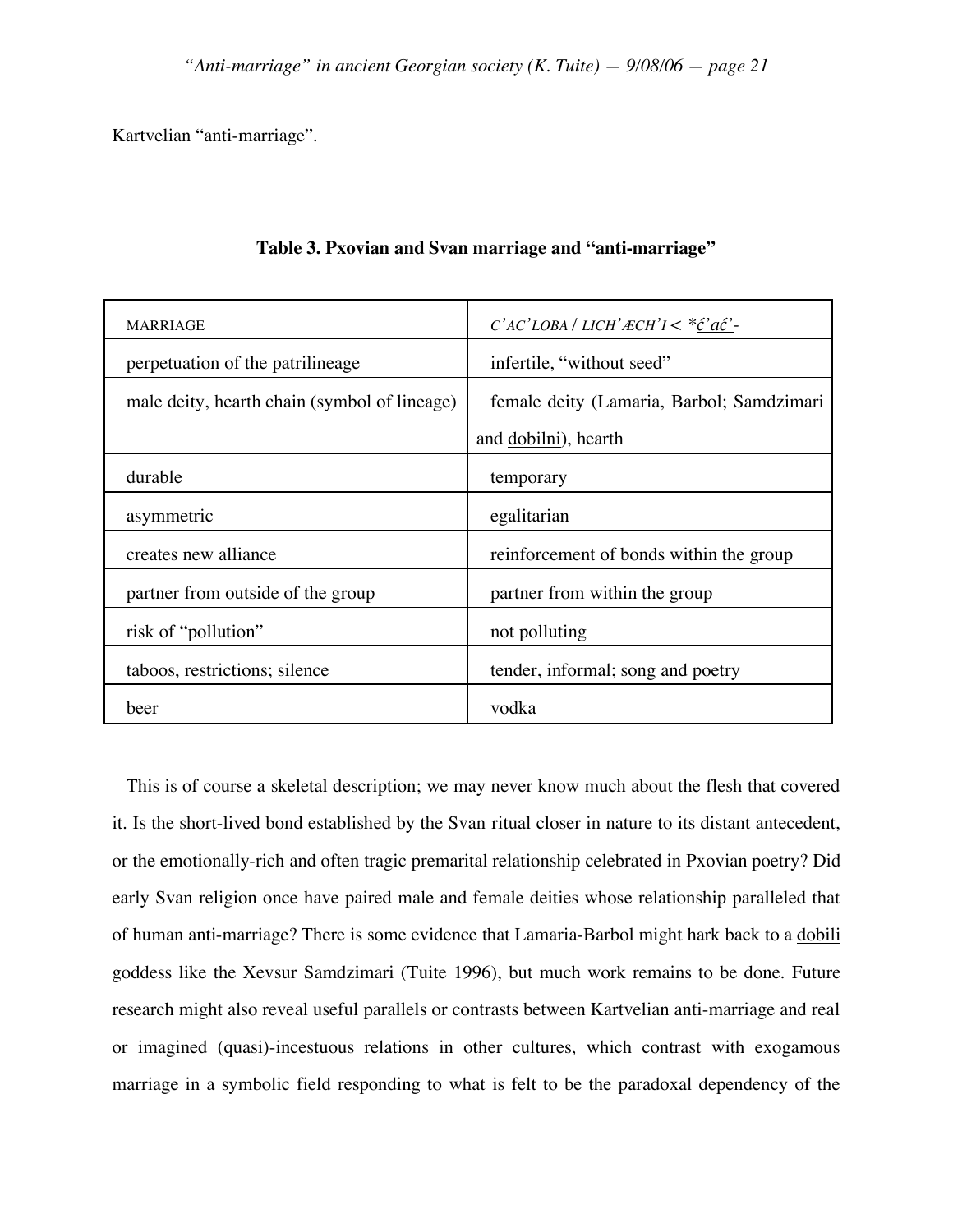continuity of the local group on the mediation of outsiders (Moore 1964; Vernant 1963/1996). What does follow from the etymology proposed here, and the accompanying paleo-sociological analysis, is the ancientness of certain binary oppositions in Kartvelian social ideology (male/female, inside/outside, "pure"/"impure"), and of conjunctive mechanisms in the symbolic system which seek, not so much to subordinate or quash one in favor of the other, as to bring them together to assure the survival of the community.

#### ACKNOWLEDGMENTS.

Previous versions of this paper were presented at the Sulxan-Saba Orbeliani Pedagogical Institute (Tbilisi, 9 October 1997) and at the first Chicago Conference on Caucasia (University of Chicago, 7 May 1999). I express my thanks to those colleagues who offered their comments and questions on those two occasions, and especially to Profs. John Colarusso and Wolfgang Schulze for their attentive reading of the manuscript. I am particularly indebted to my Georgian hosts in Pshavi, Xevsureti and Svaneti for their kindness, generosity and willingness to talk about the more recondite aspects of their traditional belief systems with an obtuse outsider. Fieldwork in Georgia (summers of 1995-97 and 1999) has been supported by grants from the Social Sciences and Humanities Research Council of Canada, and les Fonds pour la Formation de Chercheurs et l'Aide à la Recherche du Québec.

#### BIBLIOGRAPHY.

#### Adzhindzhal, I. A.

1969 Iz ètnografii Abxazii. Materialy i issledovanija. Suxumi: Alashara.

Baliauri, Natela

1991 sc'orproba xevsuretši. [Sc'orproba in Xevsureti]. Tbilisi: Tbilisi University Press. Bardavelidze, Vera

1939 svanur xalxur dɣeobata k'alendari 1: axalc'lis cik'li [Calendar of Svan folk holidays I: New Year's cycle]. Tbilisi: Mecniereba.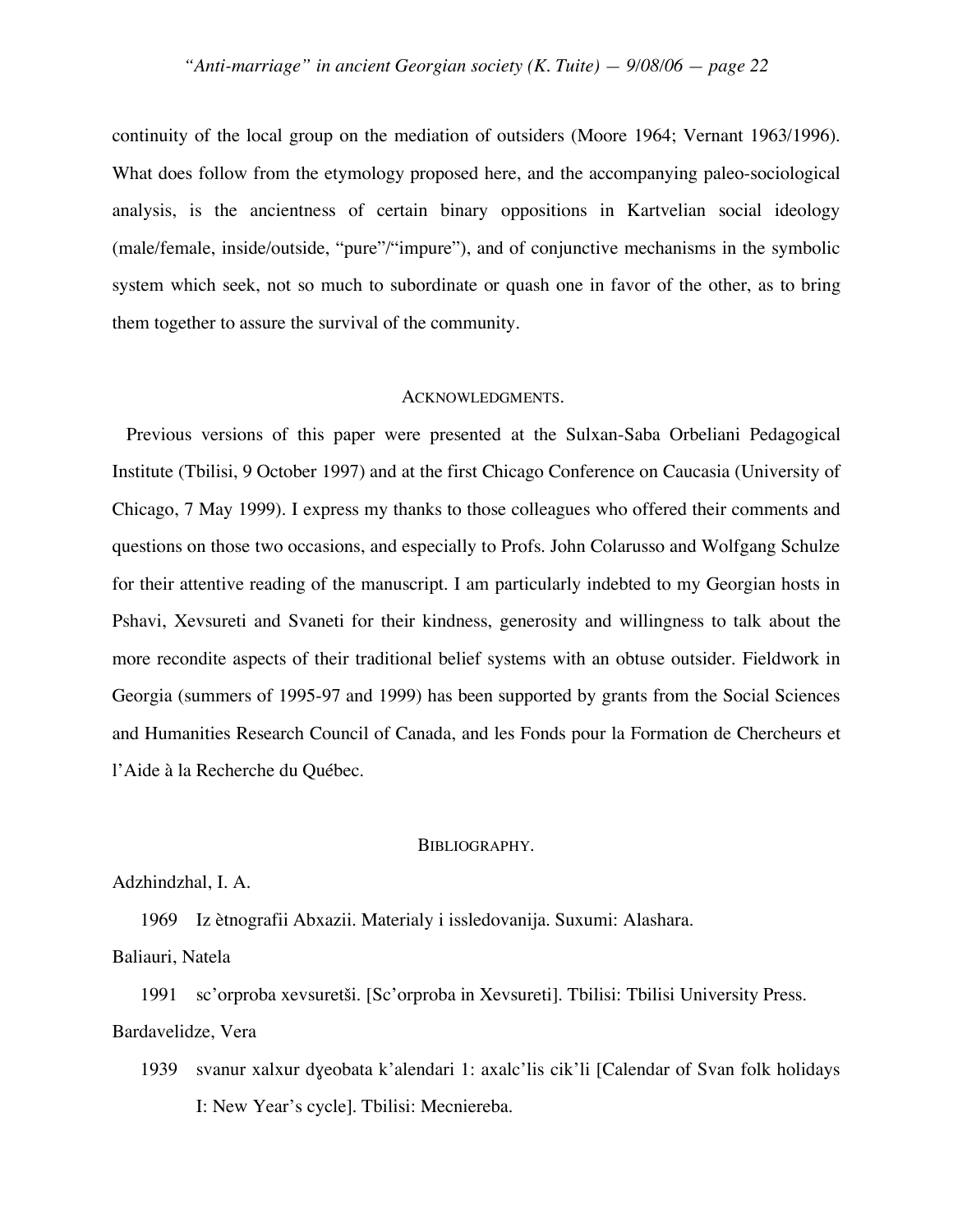- 1941 kartvelta uʒvelesi sarc'munoebis ist'oriidan: ɣvtaeba barbar-babar [From the history of the ancient beliefs of the Kartvelians: the deity Barbar-Babar]. Tbilisi: Mecniereba.
- 1957 Drevnejšie religioznye verovanija i obrjadovoe grafičeskoe iskusstvo gruzinskix plemen. Tbilisi: Mecniereba.
- 1982 aɣmosavlet sakartvelos mtianetis t'raditsiuli sazogadoebriv-sak'ult'o ʒeglebi, II.1. xevsureti. [Traditional cultic monuments of the East Georgian mountain districts, Vol II #1. Xevsureti]. Tbilisi. Mecniereba.

### Benveniste, Émile

1969 Le vocabulaire des institutions indo-européennes. Paris: Éditions de Minuit.

#### Bremmer, Jan

1976 Avunculate and fosterage. Journal of Indo-European Studies 4 #1: 65-78.

### Byhan, Arthur

1936 La civilisation caucasienne. Paris: Payot.

#### Charachidzé, Georges

- 1968 Le système religieux de la Géorgie païenne: analyse structurale d'une civilisation. Paris: Maspero.
- 1986 Prométhée ou le Caucase. Paris: Flammarion.
- 1987 La mémoire indo-européenne du Caucase. Paris: Hachette.

#### Colarusso, John

1994 The Circassians. *In* The encyclopedia of world cultures, Vol. VI: Russia and Eurasia / China, edited by Paul Friedrich & Norma Diamond, 85-91. Boston: G.K. Hall & Co.

#### Dragadze, Tamara

1988 Rural Families in Soviet Georgia. London: Routledge.

### Dumézil, Georges

1978 Romans de Scythie et d'alentour. Paris: Payot**.**

#### Dshaparidze, Otar

1991 sakartvelos arkeologia. kvisa da brinǯaos xana. [The archeology of Georgia. Stone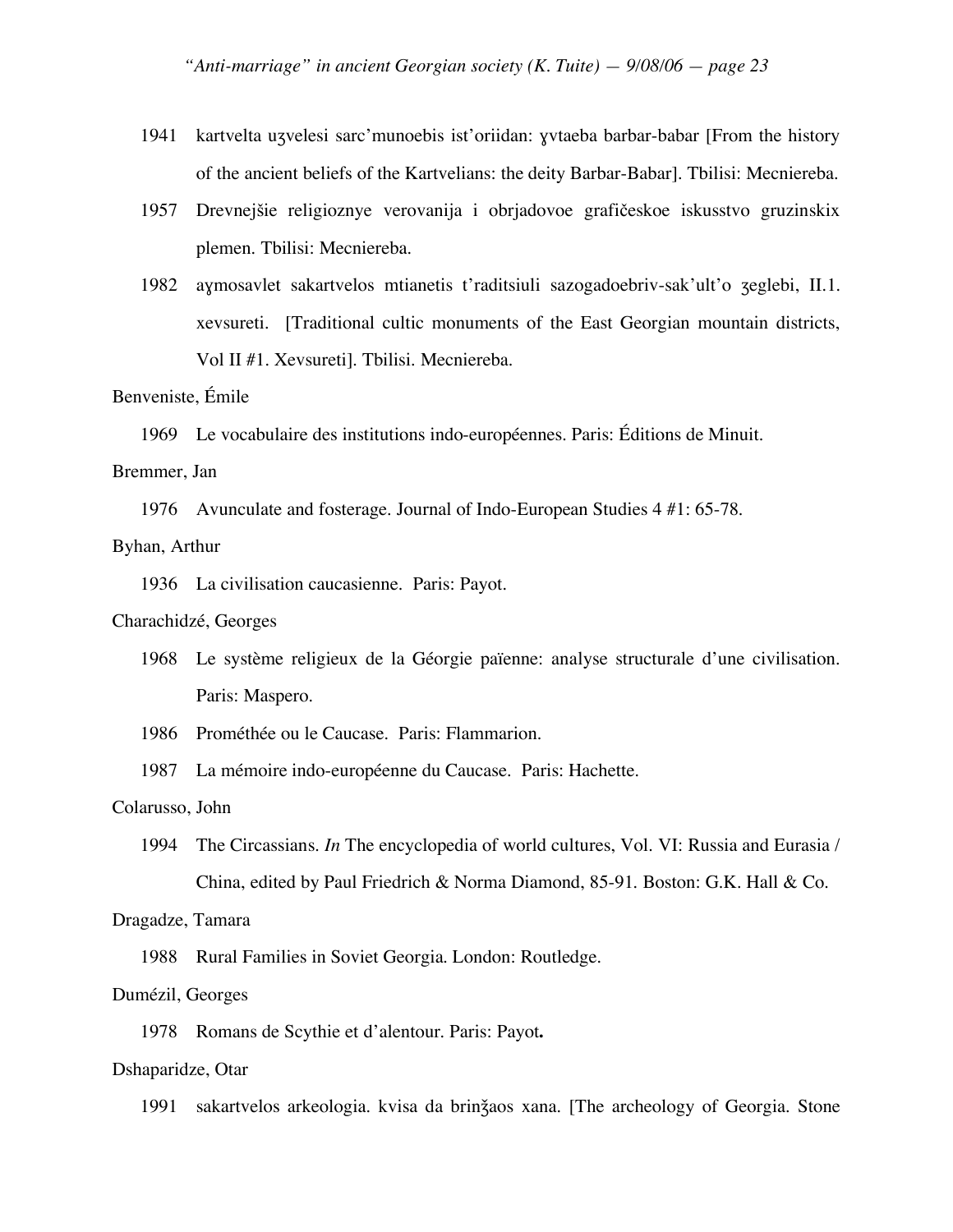and Bronze Ages]. Tbilisi: Tbilisi University Press.

Dzhavaxadze, N. V.

- 1971 natesaobis sist'emis ist'oriidan šinšis sak'itxisatvis mtiuletši. [From the history of kinship systems: the term šinši in Mtiuleti]. k'avk'asiis etnograpiuli k'rebuli III: 150- 9.
- 1986 Gruzino-vejnaxskie paralleli v tipologii sistem rodstva. Kavkazskij ètnografičeskij sbornik VI: 84-99. Tbilisi: Mecniereba.

Fähnrich, Heinz

1985 Kartwelischer Wortschatz III. Georgica 8: 26-29.

Fähnrich, Heinz, and Surab Sardshweladse

- 1990 kartvelur enata et'imologiuri leksik'oni. Tbilisi: Tbilisi University Press. [German version: Etymologisches Wörterbuch der Kartwel-Sprachen. Handbuch der Orientalistik, 24. Bd. Leiden: Brill, 1995]
- Friedrich, Paul
	- 1966/1979 Proto-Indo-European kinship. In Language, context and the imagination, 201-252. Stanford U Press.

Gabliani, Egnat'e

1927 tavisupali svaneti. [Free Svaneti.] T'pilisi: Saxelgami

Gamkrelidze, T., and V. Ivanov

1984 Indoevropejskij jazyk i indoevropejcy. Tbilisi: Tbilisi University Press.

Gamq'relidze, T., and G. Mach'avariani

1965 sonant'ta sist'ema da ablaut'i kartvelur enebši: saerto-kartveluri st'rukt'uris t'ip'ologia. [The system of sonants and ablaut in the Kartvelian languages: a typology of Proto-Kartvelian]. Tbilisi: Mecniereba.

## Gej, A. N.

1996 Èneolit-bronzovyj vek Kavkaza. Ètnolingvističeskie rekonstrukcii i arxeologičeskie materialy. *In* Aktual´nye problemy arxeologii Severnogo Kavkaza. XIX Krupnovskie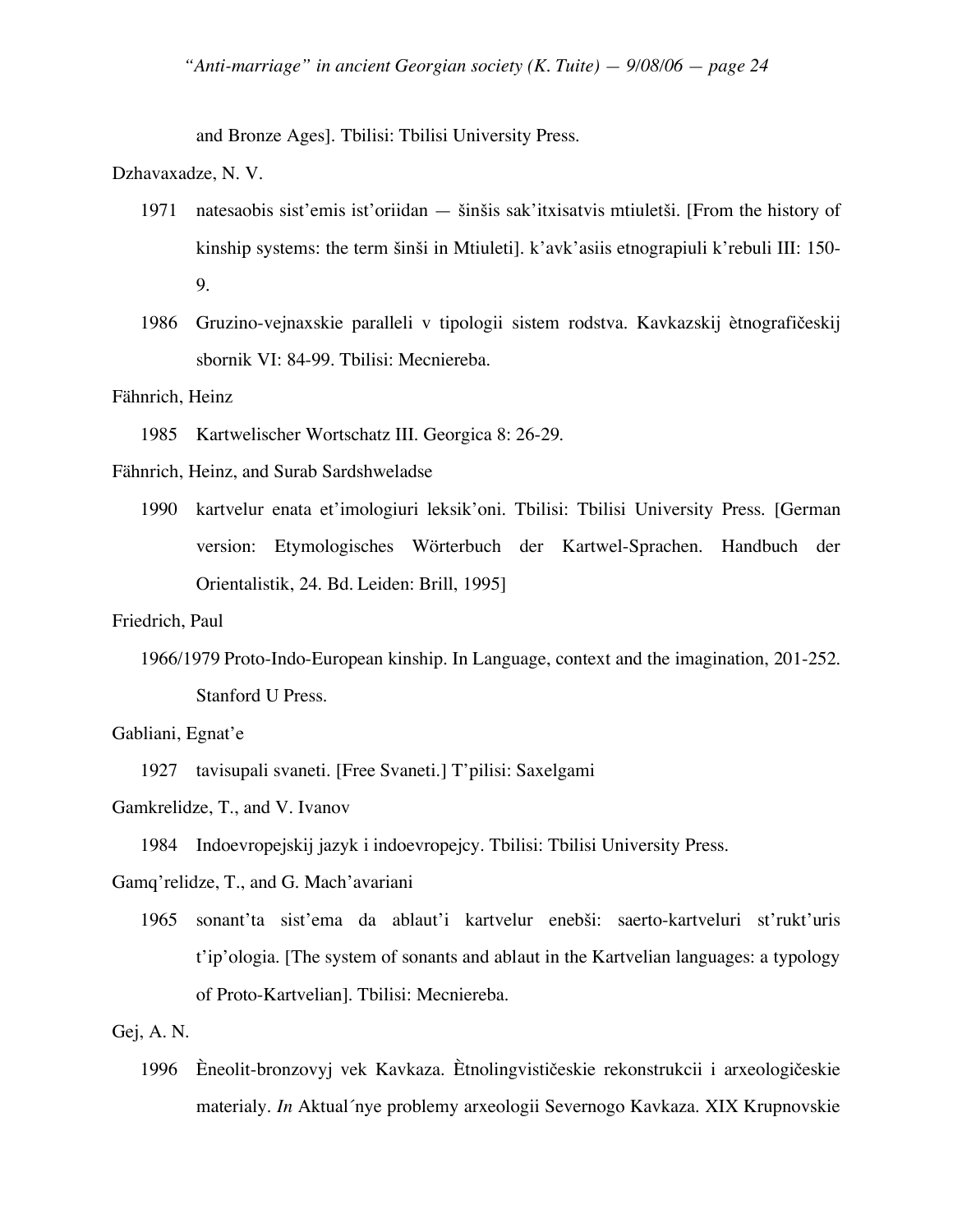čtenija, 56-58. Moscow: Rossijskaja Akad. Nauk, Institut arxeologii.

#### Ghlont'i, Aleksandre

1974 kartul k'ilo-tkmata sit'q'vis k'ona. [Georgian dialect dictionary]. Tbilisi: Ganatleba. Goginashvili, I.

1988 k'omp'onent'uri analizis teoria. [The theory of componential analysis]. ist'oriuletnograpiuli št'udiebi III: 83-88.

Gomiashvili, Aleksandre (ed.)

1975 Kartuli xalxuri p'oezia [Georgian folk poetry]. Tbilisi: Merani.

## Grigolia, Alexander

1939 Custom and Justice in the Caucasus: The Georgian Highlanders. Dissertation, U. of Pennsylvania [reprinted by AMS Press, New York (1980)].

Kaloev, B. A.

1992 Safa. *In* Mify narodov mira, edited by S. A. Tokarev, II: 418. Moscow: Sovetskaja ènciklopedija.

### Keesing, Roger M

1982 Kwaio religion. The living and the dead in a Solomon Island society. New York: Columbia University Press

Kibrik, A. E. et al

Kibrik, A. E. and Kodzasov, S. V.

1990 Sopostavitel´noe izučenie dagestanskix jazykov. Imja. Fonetika. Moscow: Izdatel´stvo Moskovskogo Universiteta.

## K'ik'nadze, Zurab

1996 kartuli mitologia, I. ǯvari da saq'mo. [Georgian mythology, I. Shrine and community]. Kutaisi: Gelati Academy of Sciences.

Klimov, G. A.

<sup>1977</sup> Arčinskij jazyk. Teksty i slovari. Moscow: Izdatel´stvo Moskovskogo Universiteta.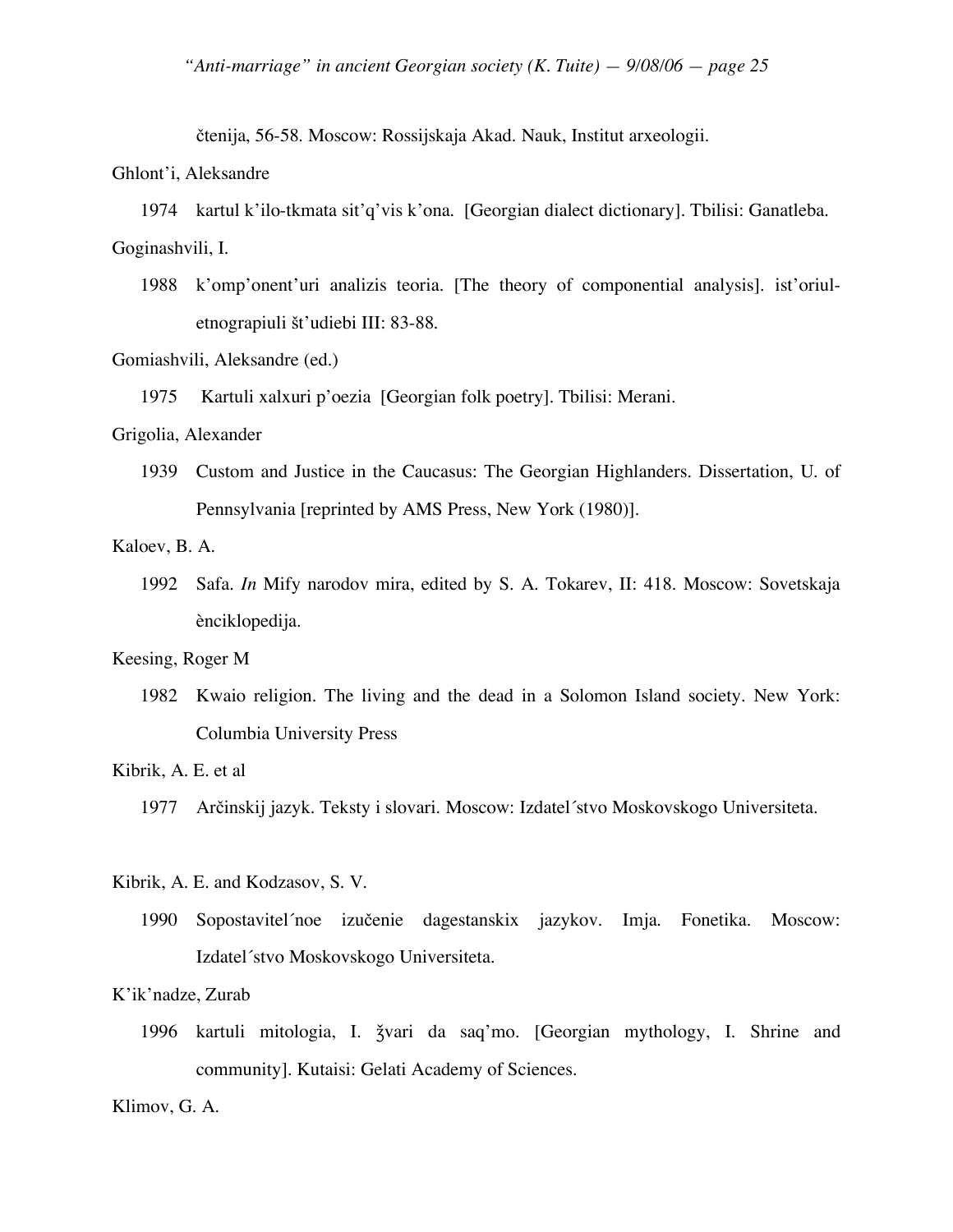1964 Ètimologičeskij slovar' kartvel´skix jazykov. Moscow: Nauka.

#### Kovalevsky, Maxime

1893 La famille matriarcale au Caucase. L'Anthropologie IV: 259-278.

Kušnareva, K. X. and Rysin, M. B.

1996 Rol´ Kavkaza v sisteme me¢dunarodnyx svjazej v drevnosti. *In* Aktual´nye problemy arxeologii Severnogo Kavkaza. XIX Krupnovskie čtenija, 101-102. Moscow: Rossijskaja Akad. Nauk, Institut arxeologii.

### Lanoue, Guy

1999 Totemism as syntagmatic aphasia: Invoking selective forgetfulness to preserve a metonymic discourse of mythical 'descent'. *In* Roman Jakobson : Teksty, dokumenty, issledovanija, 584-598. Moscow: Rossijskij gosudarstvennyj universitet.

# Lip'art'eliani, Aslan

1994 Svanur-kartuli leksik'oni (čoluruli k'ilo). [Svan-Georgian lexicon: Cholur dialect]. Privately-financed publication.

### Luzbetak, Louis

1951 Marriage and the family in Caucasia. Vienna: St Gabriel's Mission Press.

#### Mak'alatia, Sergi

- 1935 xevsureti. Tbilisi: Sakartvelos geograpiuli sazogadoeba.
- 1985 pšavi . Tbilisi: Nak'aduli (reprint of 1934 edition).

## Mamulia, Guram

1979 k'lasobrivi sazogadoebisa da saxelmc'ipos čamoq'alibeba ʒvel kartlši. [The evolution of class society and the state in ancient Kartli]. Tbilisi: Mecniereba.

### Maranda, P. and Maranda, E

1970 Le crâne et l'utérus : deux théorèmes nord-malaitans. *In* Échanges et communications; mélanges offerts à Claude Lévi-Strauss à l'occasion de son 60e anniversaire, edited by Jean Pouillon and Pierre Maranda. The Hague: Mouton.

#### Moore, Sally Falk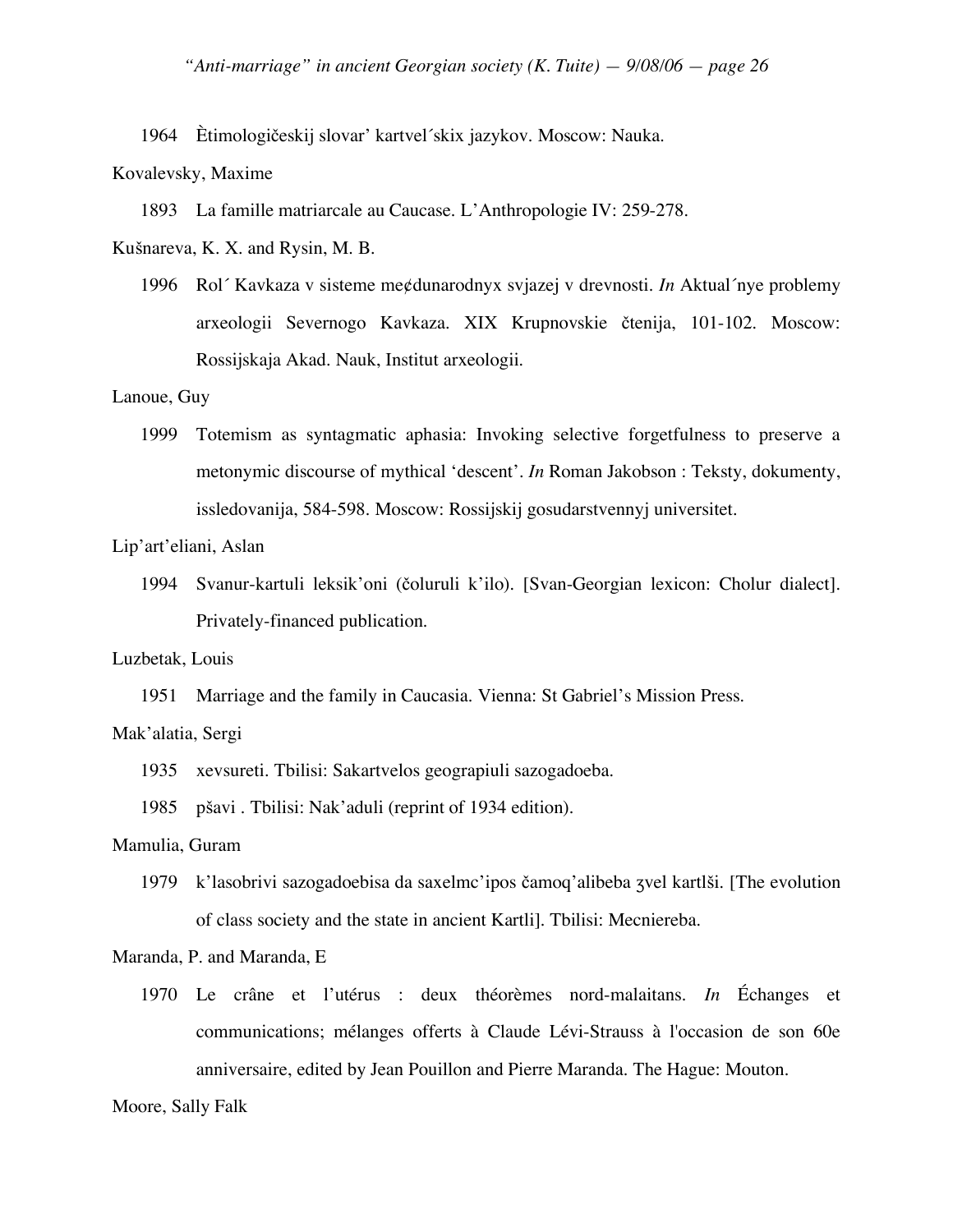1964 Descent and symbolic filiation. American Anthropologist 66 #6, part 1: 1308-1320. Nizharadze, Besarion

1889/1962 "lintural"-i (nacnoboba). čveuleba svanetši. ["Lintural" (relationship), a Svanetian custom]. *In* Ist'oriul-etnograpiuli c'erilebi, I, pp. 210-212. Tbilisi: Tbilisi University Press.

## Ochiauri, Aleksi

- 1980 st'umarmasp'inʒloba xevsuretši. [Hospitality in Xevsureti]. Tbilisi: Mecniereba.
- 1991 kartuli xalxuri dɣeobebi aɣmosavlet sakartvelos mtianetši (pšavi) [The calendar of folk festivals in the eastern Georgian highlands: Pshavi]. Tbilisi: Mecniereba

Orbeliani, Sulxan-Saba

1965 sit'q'vis-k'ona. [Dictionary of the Georgian language]. Txzulebani, t'omi IV.1. Tbilisi: Sabč'ota sakartvelo.

### Q'amarauli, A.

1932 xevsureti. Tbilisi: Saxelmc'ipo gamomcemloba.

# Schmidt, Karl Horst

1962 Studien zur Rekonstruktion des Lautstandes der südkaukasischen Grundsprache. Abhandlung für die Kunde des Morgenlandes XXXIV #3..

## Schyboll, Achim

1994 The Khevsurs. *In* The encyclopedia of world cultures, Vol. VI: Russia and Eurasia / China, edited by Paul Friedrich and Norma Diamond, 193-7. Boston: G.K. Hall & Co.

### Šagirov, A. K.

1977 Etymologičeskij slovar´ adygskix (čerkesskix) jazykov. Moskva: Nauka.

### Schulze, Wolfgang

1999 Affinal Kin Terms in the East Caucasus: Inheritance vs. Borrowing? Diachronica XVI #1.97-122

Soselia, Eteri G.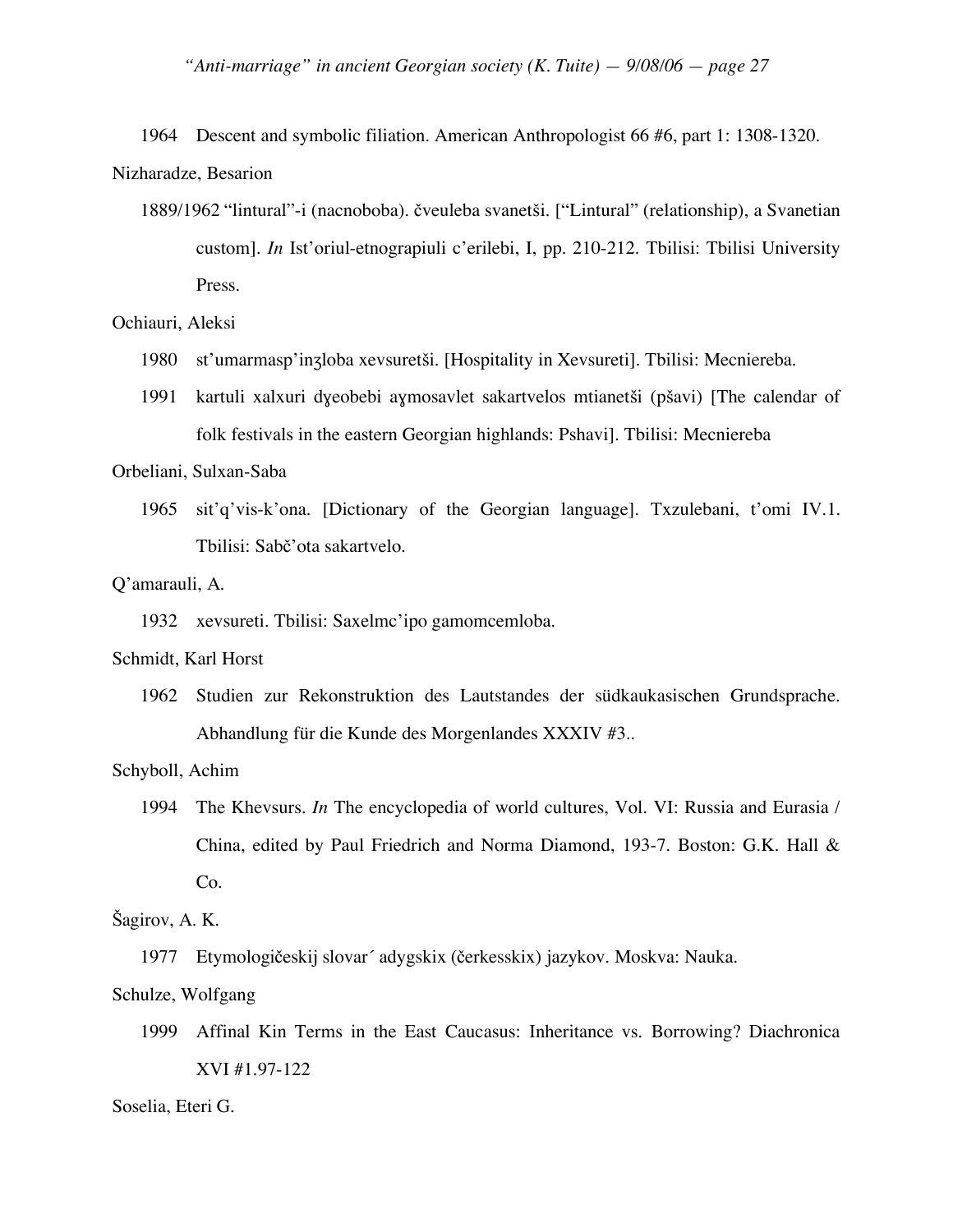1979 Analiz sistem terminov rodstva (Po materialam kartvel´skix jazykov). Tbilisi: Mecniereba

### Szemerényi, Oswald

1977 Studies in the kinship terminology of the Indo-European languages, with special references to Indian, Iranian, Greek and Latin. Acta Iranica 16: Varia 1977, 1-240. Tehran-Liege : Bibliothèque Pahlavi.

### Topuria, Varlam

1967 svanuri ena. I, zmna. [The Svan language, I. Verb]. Tbilisi: Mecniereba.

# Tuite, Kevin

- 1993 Relations between the sexes in South Caucasian folk poetry. Annual of the Society for the Study of Caucasia #4-5, pp 3-32.
- 1994 An anthology of Georgian folk poetry. Madison: Fairleigh Dickinson University Press.
- 1996 Highland Georgian paganism archaism or innovation? Annual of the Society for the Study of Caucasia #7, pp 79-91.
- 1998 Representations of social space in South Caucasian and Indo-European ideology. Dumézil centenary symposium, AAA 1998 (to appear in the journal Cosmos).
- 1999 Real and imagined feudalism in highland Central Caucasia. (AAA, Nov. 1999)
- Tuite, K. and P'aat'a Bukhrashvili
	- 1999 Binarité et complémentarité en Géorgie du nord-est. La présentation des garçons et des filles au sanctuaire d'Iaqsar. (ms., Université de Montréal, Dépt. d'anthropologie; to appear in German translation in the journal *Georgica*).

### Tuite, K. and Wolfgang Schulze

1999 A case of taboo-motivated lexical replacement in the indigenous languages of the Caucasus. Anthropological Linguistics 40 #3: 363-383.

## Vazha-Pshavela

1994 txzulebani xut t'omad. t'omi V: p'ublicist'uri da etnograpiuli c'erilebi.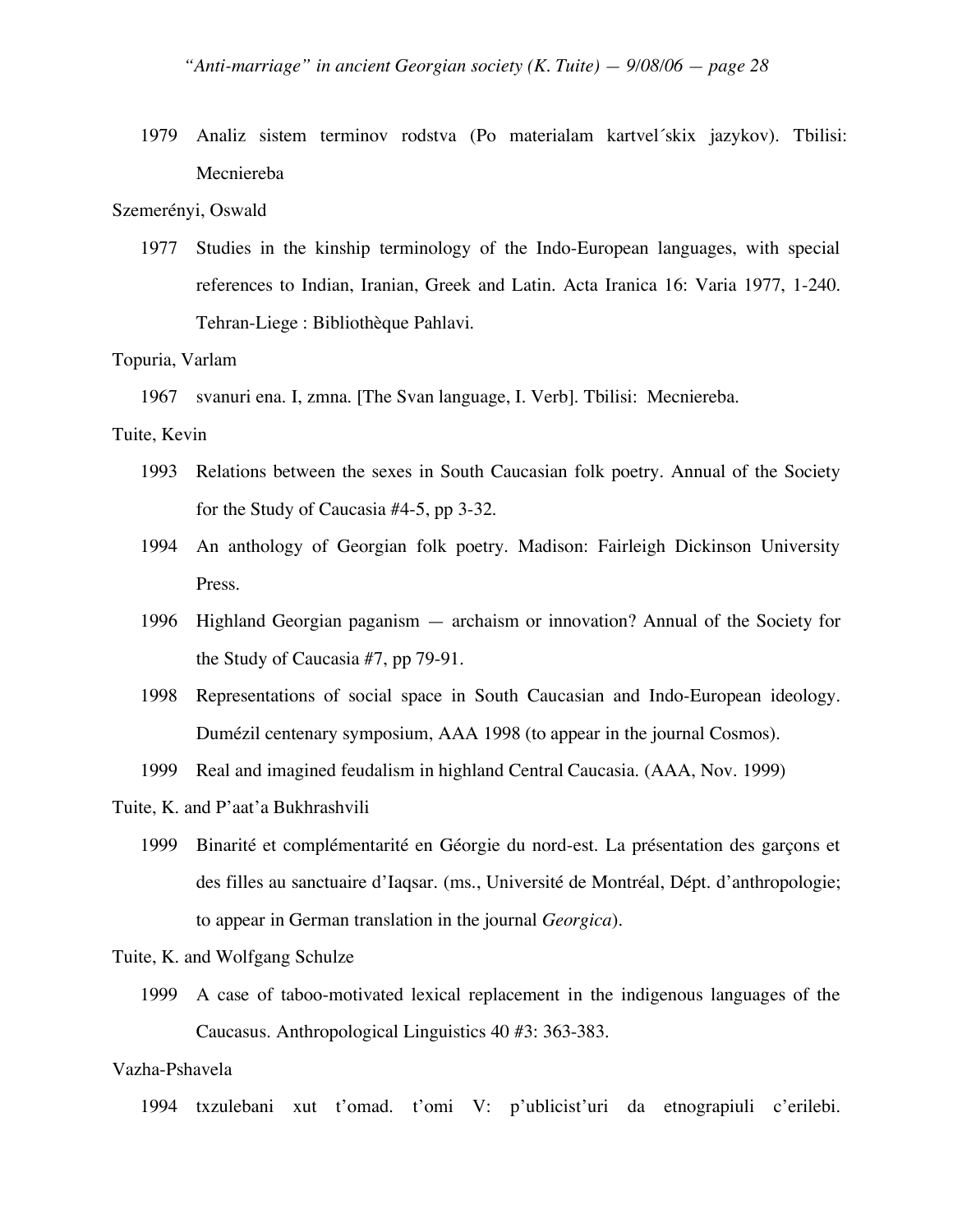[1886] pšavlebi (mati sxvadasxva čveuleba, crumorc'muneba da xat'ebi), pp. 59-85. [1889] pšaveli dedak'acis mdgomareoba da ideali pšauris gamosaxulebit, pp. 156- 170.

[1914] pšavlebi (etnograpiuli masala: dedak'aci), pp. 349-357. Tbilisi: Sabč'ota sakartvelo.

Vernant, Jean-Pierre

1963/1996 Hestia-Hermès. Sur l'expression religieuse de l'espace et du mouvement chez les Grecs. *In* Mythe et pensée chez les Grecs. Études de psychologie historique, 155-201. Paris: La Découverte

Volkova, Natalia G. and Jane Ormrod

1994 The Karachays. *In* The encyclopedia of world cultures, Vol. VI: Russia and Eurasia / China, pp 158-162. vol. eds. Paul Friedrich and Norma Diamond; ch. ed. David Levinson. Boston: G.K. Hall & Co.

#### Xajdakov, S. M.

1973 Sravnitel´no-sopostavitel´nyj slovar´ dagestanskix jazykov. Moscow: Nauka.

# Xaradze, Rusudan

- 1939 didi oǯaxis gadmonaštebi svanetši. [Traces of the extended family in Svaneti]. Tbilisi: Mecniereba.
- 1940 natesaobis sist'emis sak'itxisatvis xevsuretši. [On the kinship system in Xevsureti]. ENIMK'-is moambe V-VI: 509-520.
- 1949 xevsuruli "ʒiri" da "gvari". [Xevsur "stem" and "clan"]. mimomxilveli I: 198-199.
- 1963 t'erit'oriul-mezobluri gaertianebani svanetši. [Territorial-neighborhood groups in Svaneti]. Masalebi sakartvelos etnograpiisatvis XII-XIII: 387-402.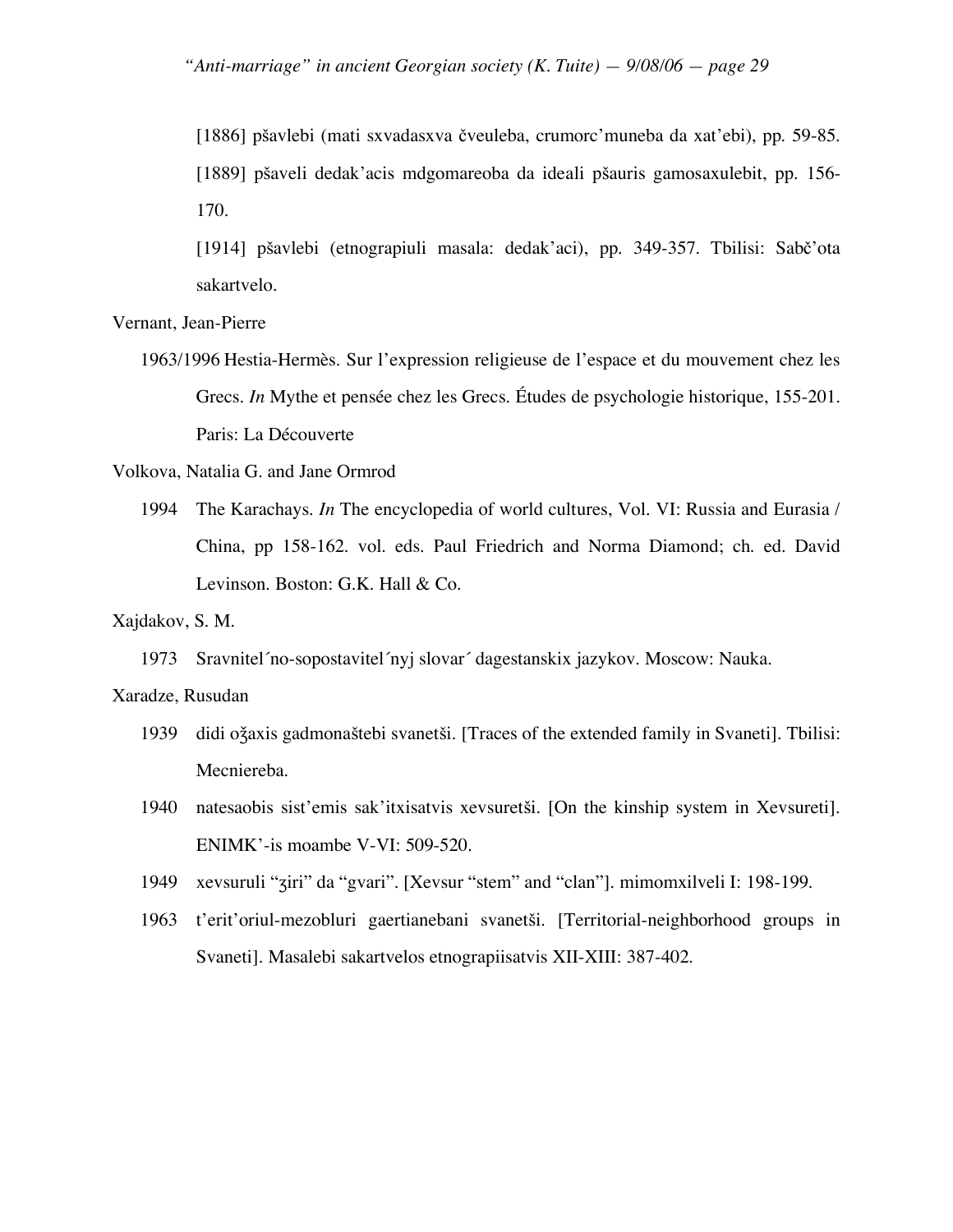### **NOTES**

 $\overline{a}$ 

<sup>1</sup> Although I have little confidence in the glottochronological method employed by Klimov to arrive at his dating, the positioning of the split in what would correspond to the Transcaucasian Middle Bronze Age is plausible for other reasons. Svaneti does not appear to have been inhabited before the Bronze Age, at which time there appears evidence of settlement and of active exploitation of local sources of arsenic-rich copper. Toward the middle of the 3rd millenium BCE, according to the archeological record, Transcaucasia is witness to sudden and thoroughgoing sociocultural change. Many Early Bronze settlements were abandoned. Ceramic and architectural styles abruptly changed: the distinctive Kuro-Araxes black pottery and roundish houses with a central hearth were conspicuously rare in the Middle Bronze Age, while kurgans, containing artefacts of a sort usually associated with early Indo-European populations, became more numerous in Transcaucasia (Dshaparidze 1991; Gej 1996). It was during this period of extensive change, I believe, that contact between Svaneti and the rest of Georgia was interrupted to a degree sufficient to allow the proto-Svan and proto-Georgian-Zan dialects to drift apart. By the time the Svanetian copper mines were reintegrated into regional commercial networks later in the Middle Bronze Age (Kušnareva and Rysin 1996), Svan may have already become a distinct language.

<sup>2</sup> During my visits to Pshavi and Xevsureti in the summers of 1995-97 and 1999, I occasionally inquired about the fate of c'ac'loba and sc'orproba. Those I asked situated the decline of these practices in the decades leading up to World War II, a period marked by significant social and infrastructural change in the Georgian highlands (construction of roads, opening of elementary schools and medical clinics, and overall the facilitating of more frequent contact with the lowlands). But a handful of Xevsurs stated that it was the events of the early 1950's that sounded the death-knell of sc'orproba and several other practices retained from the pre-Soviet religious system. At this time the entire population of Xevsureti, save for that of the southernmost villages,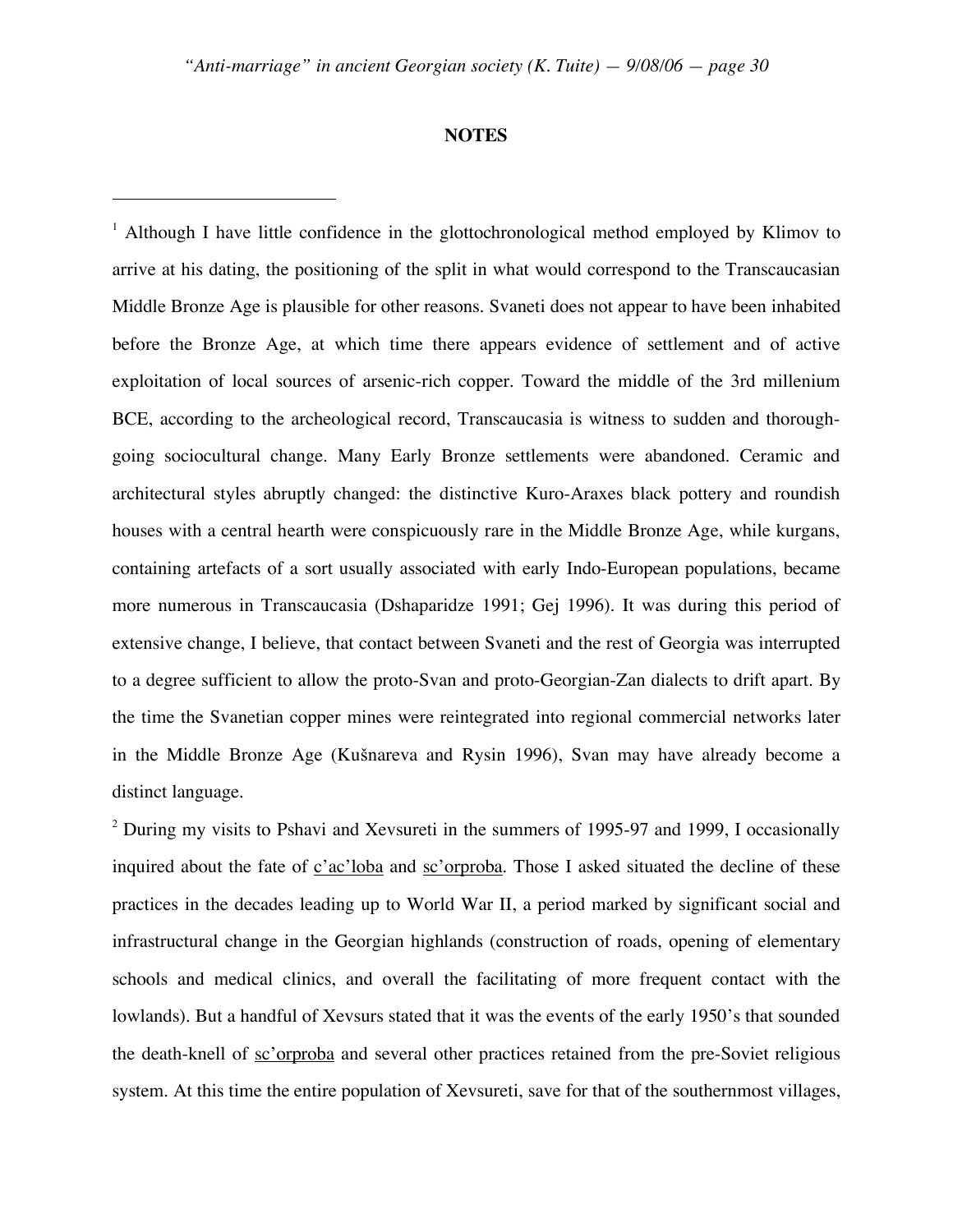was removed — by force if necessary — to the near-desert districts of southeastern Georgia. The Soviet Georgian government reversed its decision some twenty years later, but by then much of traditional Xevsur culture had been irreversibly changed.

<sup>3</sup> Basic kin relations are abbreviated: B = brother, F = father, M = mother, Z = sister.

 $\overline{a}$ 

<sup>4</sup> The Daghestanian peoples, by contrast, would appear to be better equipped to keep track of these more distant relatives, if one judges on the basis of their kinship terminology, e.g. Archi: šekér-t:u-[r] "1st cousin" (suffix -r for female); i-šekér-t:u-[r] "2nd cousin"; ej-šekér-t:u-[r] "3rd cousin [*četverujurodnaja sestra*]" (Kibrik et al 1977; cp Kibrik and Kodzasov 1990: 55-56). One wonders if the distinction between Northeast Caucasian "endogamy" (or "cousin marriage", as some Soviet ethnographers described it), and South and Northwest Caucasian "exogamy" might not be more a matter of ideology rather than practice. A Daghestanian might marry a 3rd or 4th cousin by endogamic preference; a Georgian might marry a comparably distant relative thanks to a "structured forgetfulness" (Lanoue 1999), which permits the potential spouse to be classified as an "outsider". Genealogical memory may undergo flattening as well as pruning in the course of time. During a visit to the Xevsur village Datvisi, Bardavelidze (1982: 25-26) recorded the genealogies of the founders of several named kin groups. A generation later, she revisited Datvisi and asked the same question. Tilila, Toxolča and Idia, the eponymous founders of the principal patrilineages still represented in the village (this was after the mass deportations of the 1950's), were recalled by her informant as three brothers, whereas in the earlier genealogy these individuals belonged to three distinct generations (Tilila was said to be the FB of Toxolča and the FFB of Idia).

 $<sup>5</sup>$  Note that the kinterm biza, which in standard modern Georgian refers to "uncle" (FB, MB), in</sup> earlier usage denoted the FB specifically, or more loosely any man of father's generation belonging to ego's gvari (Orbeliani 1966 I: 103; Goginashvili 1988).

<sup>6</sup> Baliauri relates the tragic story of Xevsur sc'orperni separated by 6 or 7 generations (mamani, lit. "fathers") begetting a child. The girl killed the newborn child, a boy, and was expelled by her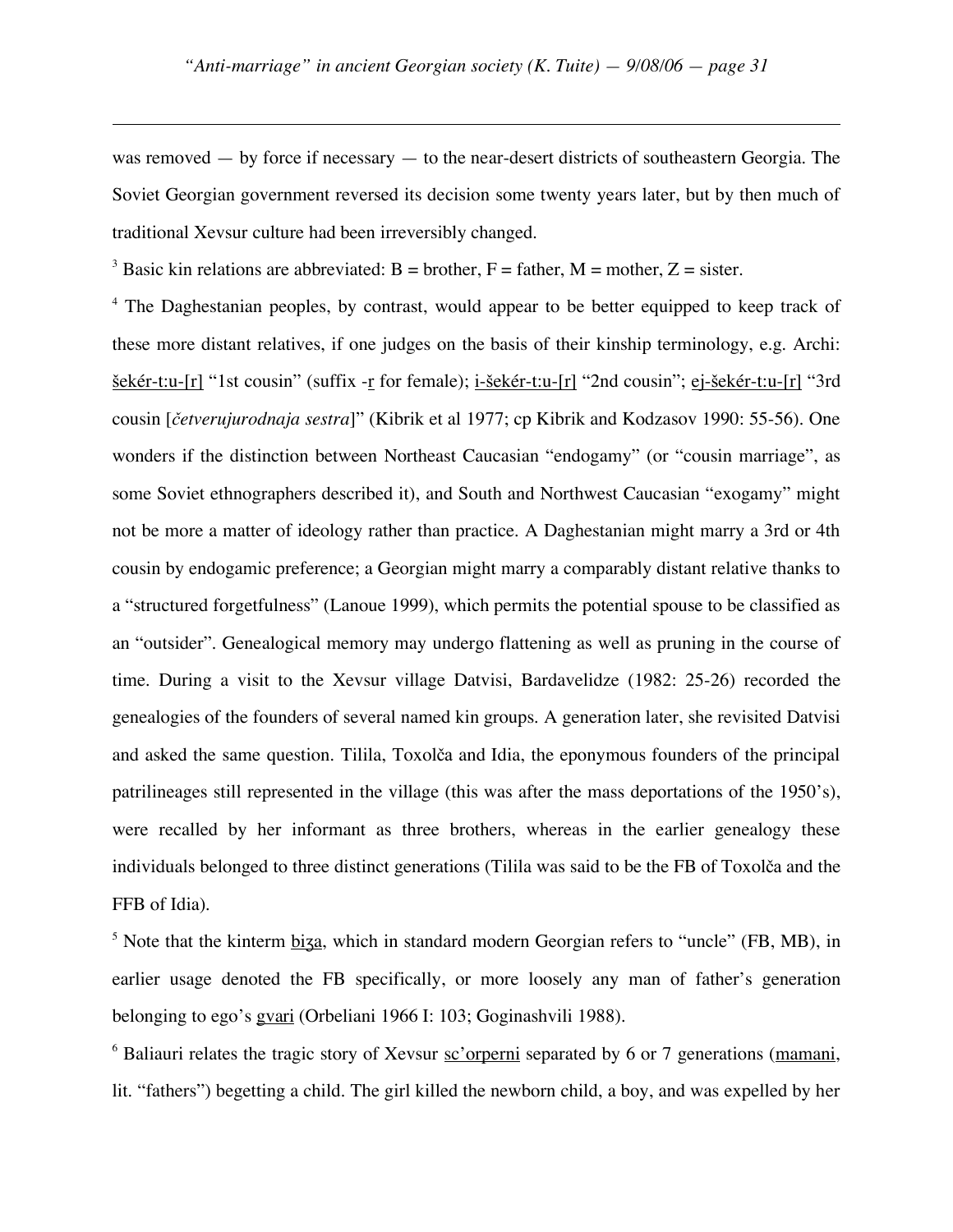$\overline{a}$ 

family; the child's father was pursued and eventually killed by his own "brothers" (ibid: 79). As noted by Xaradze (1949) [cited by Mamulia 1979: 34-35], marriage within a Xevsur gvari can be arranged if the couple concerned is not deemed to be too closely related, and if the gvari itself is formally split. This requires a formal declaration, sometimes accompanied by the placing of a stone marker (samani) in the shrine precincts, that the "father-brotherhood has been split" (mama-ʒmoba gaq'rilia), and that the two new lineages are no longer bound by obligations of mutual aid, shared responsibility in blood feuds, etc.

<sup>7</sup> *"agretve šinšoben erti soplis disc'ulebi, miuxedavad gvarebisa".* The verb in this sentence is based on the root šinš- a kinterm apparently of Vainax (Chechen-Ingush) origin. Its core meaning is "MZ's child" — conceived as the most 'distant' of the cousin relations — although in some areas its sense has expanded to include FB's child (called mamit šinši by the Xevsurs), or FZ's child (Xaradze 1940; Dzhavaxadze 1971, 1986; Ghlont'i 1974 II: 249).

<sup>8</sup> In Pshavi likewise, according to Vazha, "it is not possible for a c'ac'ali to take his c'ac'ali as a wife; this would be strongly disapproved of" (*c'ac'als ar šeuʒlian tavisi c'ac'ali colad šeirtos, es didi dasaʒraxisi sakme ikneba*) (1914/ 1994: 369).

<sup>9</sup> The usage of ucxo to designate those not classified as kin is also attested in medieval Georgian documents (Mamulia 1979: 40-41).

 $10$  Many of these deities bear the names of Christian saints, although they may have little else in common with their namesakes. One of the chief Xevsur shrines, in the village Gudani, is named ɣvtismšobeli, literally "the one who gave birth to God", a title of the Blessed Virgin in the language of Georgian Orthodoxy (= Greek *Theotokos*). Curiously, but in a manner consistent with the principle described here, the local worshippers imagine their patron deity as *male,* and as having auxiliary dobilni (Bardavelidze 1982: 18-20).

 $11$  As noted by anthropologists studying the Melanesian societies of the Solomon Islands, which have symbolic systems similar in certain respects to those of the northeast Georgians, the labelling of women and their menstrual/childbirth blood as "impure" or "polluting" is at best a